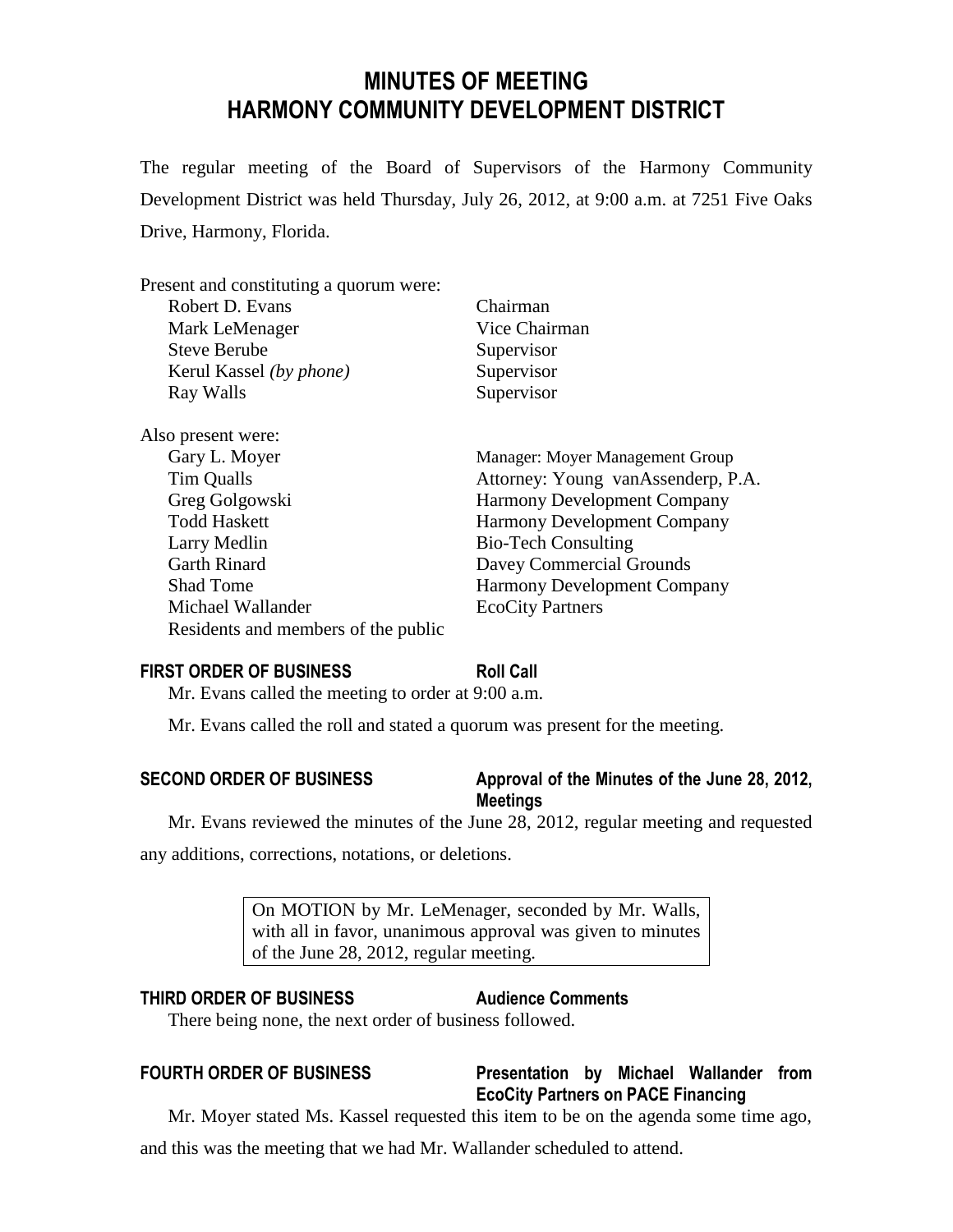Mr. Wallander stated I am with EcoCity Partners. We are a firm that works with Cities and Counties. I will say up front that we do not work with special Districts, but we work with Cities and Counties to create a mechanism that allows property owners to voluntarily finance energy-saving, water-saving improvements. Essentially, it is like a retroactive CDD. We let property owners opt into a special District that is typically Citywide or County-wide. We are able to finance energy-saving improvements through their property tax bill through a program called PACE, Property-Assessed Clean Energy. It was authorized by legislation and passed unanimously in Florida in 2010. I believe Ms. Kassel is one of many people who have seen this opportunity for PACE financing come up, asking why it is not authorized for independent special Districts and what opportunities there might be for the Harmony community to explore this on a goingforward basis. My response was that I would be happy to share information about PACE and our program, but really the opportunity would present itself if Osceola County decides this is something they would like to see here in the community. Since 2010, we have secured grant funds to design our program. We have spoken with quite a few banks, and we designed a program that gets banks interested and involved in financing these improvements. We call it an open market program. There are a number of other programs throughout the State, including one that was developed by the City of Kissimmee with Flagler County. There is another in Miami-Dade County, and each location uses different approaches. What sets our program and our approach apart is that we work with banks. As you might imagine, if you are facilitating a property retrofit, you are using new money to fund an energy-saving improvement, and the financing is paid through the property tax bill. It comes ahead of the mortgage, which tends to not make an existing lender very happy. Rather than proceeding with that project the way some other programs do, we first go to the bank. We get their permission and their consent to finance an improvement. We expect that if the property retrofit project makes sense, they will provide the capital for that project. I think there may be interest in the community and in Osceola County for new ways to find liquidity for projects that make sense to make the community and the infrastructure stronger, more sustainable, more energy efficient, and more water efficient, and I think that was the reason for the invitation to speak here today.

Mr. Evans stated you made the statement that you do not provide these services for special Districts, such as CDDs.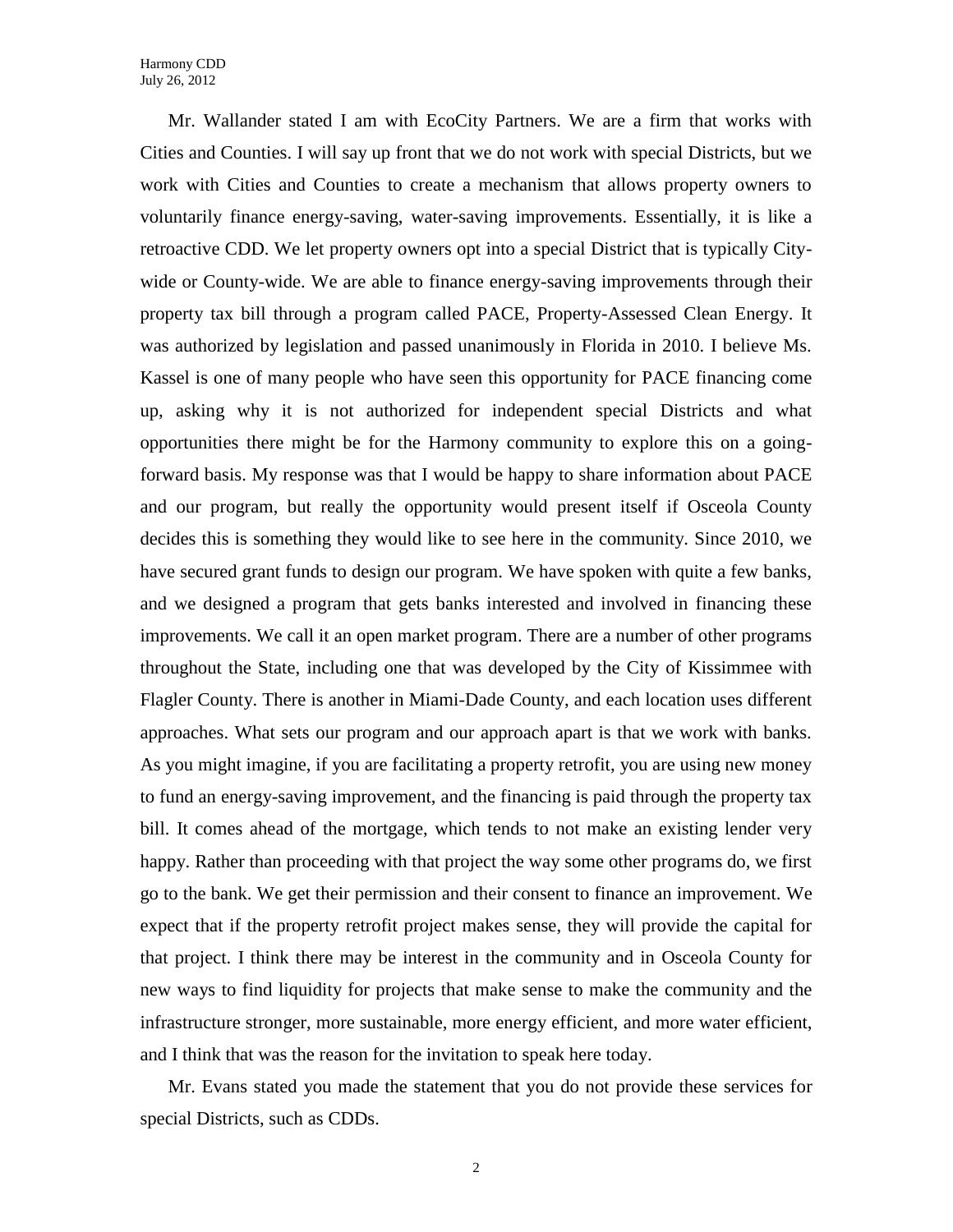Mr. Wallander stated that is not our preference. It is a nuance in the Florida Statutes.

Mr. Evans stated but you provide them for other municipalities, be they Counties or Cities.

Mr. Wallander stated that is correct.

Mr. Evans stated you would fund certain capital improvements and then you would be able to collect or assess those benefited properties through the tax roll.

Mr. Wallander stated that is correct.

Mr. Evans stated it is very similar to the way the District currently does its watersewer, paving, drainage and other facilities that it has for the benefited parcels.

Mr. Wallander stated that is correct.

Mr. Evans stated these improvements that you suggested, a lot of your infrastructure is basically a delivery system of facilities, be they water, sewer, storm drainage or roadway systems. It is a delivery system going to those homes. Many of them are already Energy Star or Water Star, and they implement a lot of these types of mechanisms to encourage and facilitate energy savings. What type of physical improvements are you referring to for homes, over and above what is already prescribed for Energy Star and Water Star that would be beneficial?

Ms. Kassel stated they do commercial only.

Mr. Wallander stated the reason we do not work with independent special Districts is not because we do not want to; we would love to. It is because when the Florida PACE Statute—Section 163.08, Florida Statutes—was being debated, very conspicuously, the definition of local government included Cities, Counties and dependent special Districts. It specifically did not include independent special Districts. I cannot speak to the wisdom behind that, but there was a reason for it. In terms of the types of improvements that we finance, it is not community infrastructure insofar as roads, underground utility lines or infrastructure of that sort. We finance improvements to private property. We do not finance new appliances for a new home or commercial business, but we do finance a fixture or something that becomes a part of the property—lighting, heating, ventilation, air conditioning, solar panels, water efficiency improvements—anything that is a part of the building and makes it more valuable as well as more energy efficient. Under the Statute, we can also finance wind resistance improvements, windows, roof bracing and support. We can also finance technologies such as natural gas infrastructure or electric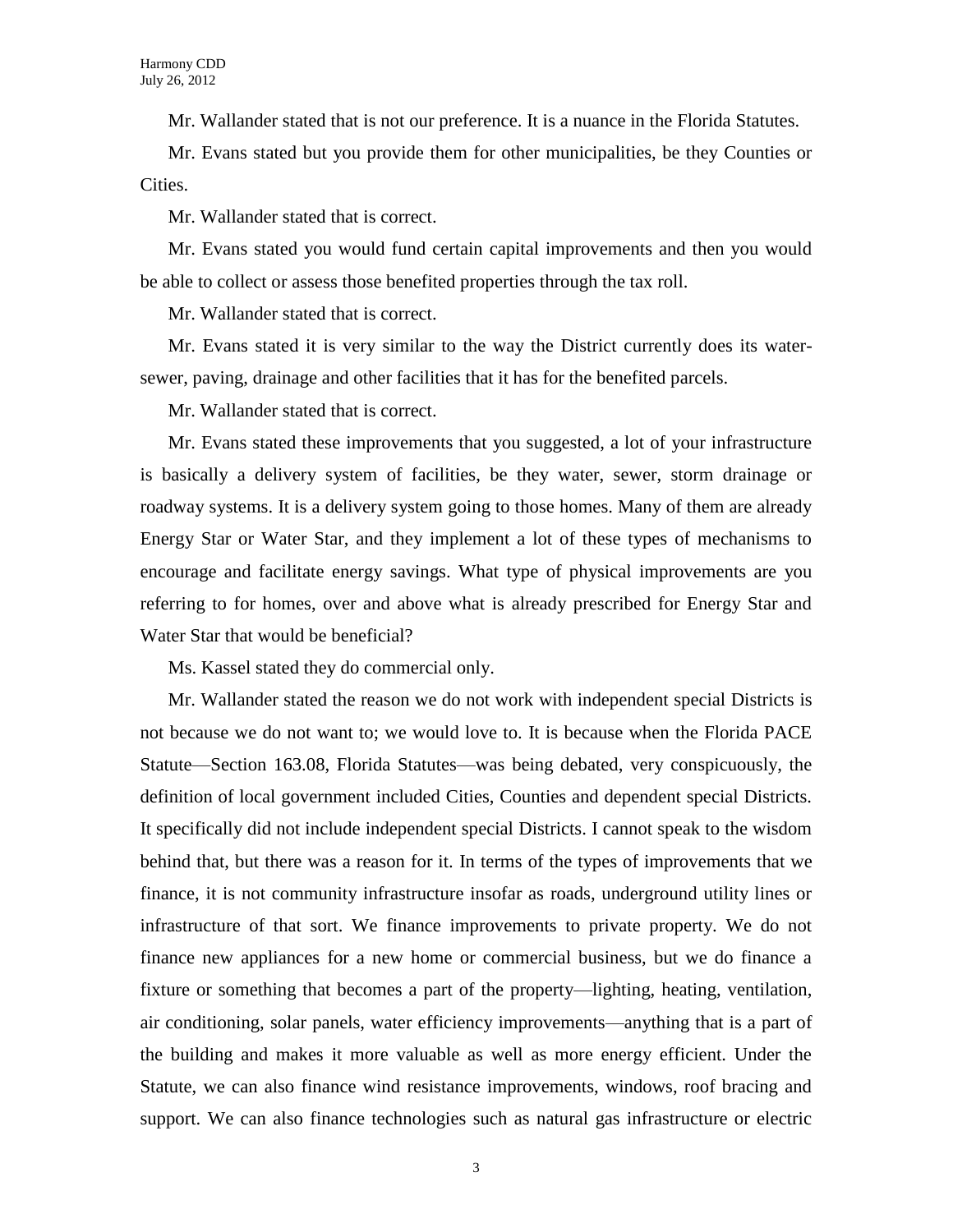vehicle car-charging stations. This was basically created in California. It was initially focused on the residential market place because that was where the opportunity was. But because of the nature of the financing that comes ahead of the mortgage, Fannie Mae and Freddie Mac took issue with that lien priming function; they view a PACE assessment as more of a loan because it is voluntary. As a result, they have taken issue with PACE financing, which has put residential programs on hold in California, Florida, New York, Colorado and many other States where PACE was initially pioneered. Here in Florida, Leon County is in lawsuit with FHFA. The ability to create programs that are funded by non-ad valorem special assessments is a municipal power that goes back to the days of Benjamin Franklin, who created the first one, but because of the uncertainty in that space, residential programs have been placed on hold, and our program focuses exclusively now on non-residential, which is anything besides a single-family home or condominium and might include commercial and industrial as well as churches, non-profits, schools, multifamily housing. That is what we are focused on, and it is any capital improvement to a commercial or non-residential building that makes it more energy efficient or wind resistant.

Mr. Berube stared to be clear, there is nothing we can do about this today, sitting as this body.

Ms. Kassel stated that is not true. One of the reasons Mr. Wallander came was because we wanted to discuss what kind of influence we might be able to exert on the County to implement this program.

Mr. Berube stated that is what I meant and what the second half of my question was going to be. I gather Mr. Wallander is here to generate interest from this Board and have us go to our County leaders to try to get them involved in bringing this PACE program and make it available in Osceola County.

Mr. Wallander stated that is correct.

Mr. Evans asked what were Ms. Kassel's thoughts relative to commercial? This District has no authority over the design criteria over any commercial projects within the CDD.

Ms. Kassel stated that was not where I was coming from. It was to first alert you to the fact that there is a program available, it can be done through assessments, and there are financing tools available for retrofit. We are just beginning the commercial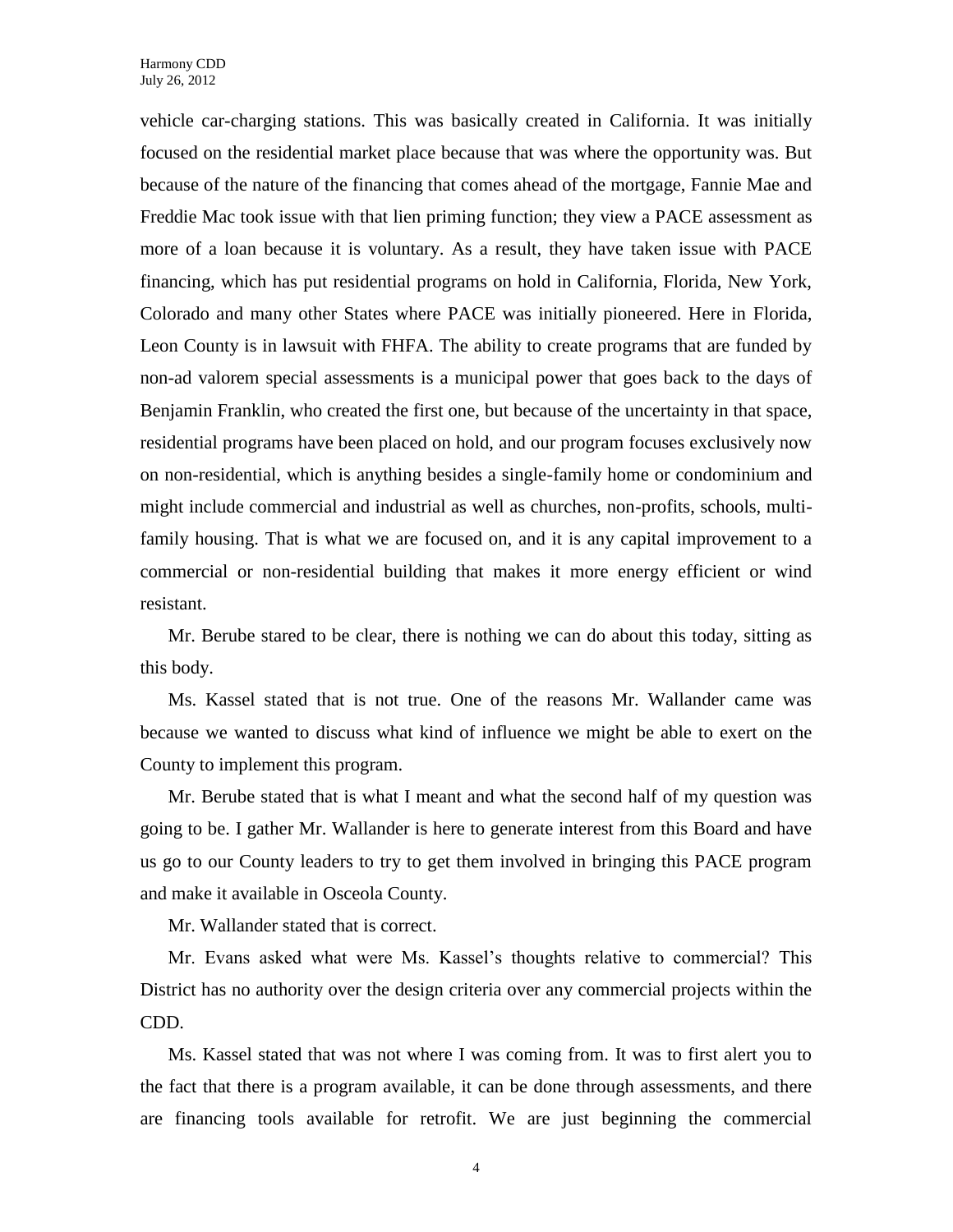development, and there are some commercial buildings that are owned by the developer. The idea is to promote energy efficiency and practices. As the residential program gets closer to resolution, the County can implement this program so that it can be available for both commercial properties and residential properties. It is forward thinking, and I wanted to familiarize you with it, as well as perhaps exert some pressure on the County to offer this program to Osceola County.

Mr. Evans asked in order to do that, would there have to be a revision of the Florida Statutes?

Mr. Wallander stated no. The Statute is fine. Our program is live now in various municipalities, including Palm Beach County. We have been speaking with Lee County on the west coast, as well as municipalities and Counties north to Jacksonville, west to Pensacola, and south to Key West.

Ms. Kassel asked does that also include Kissimmee?

Mr. Wallander stated no, Kissimmee has a different program. We think the approach they are taking is not as prudent as ours. Our focus now is entirely commercial, but we have also been working very closely with members of Congress to try to get a resolution to the issue with Fannie Mae and Freddie Mac. When that happens, no revision to the Statute would be necessary in Florida. Authorizing a residential program is almost like flipping a switch to be able to offer this to residential properties.

Mr. Moyer stated tell me more about the financing: the term of the financing, the taxexempt financing, the rate, who sets the rate.

Mr. Wallander stated in all programs, it has never been tax exempt. These are taxable micro bonds. You can think of them as a bond, but they look a lot like a loan. In our program, we are merely a conduit to the financing. We have multiple banks involved. The idea is that we let banks compete to provide the most attractive financing. This is a very new program, but in the programs that that are active, we have seen the target interest rate around 7%. We think that rate will come down. It is still pretty attractive compared to the alternatives, but we think the reason that it is high is because it is a new product. The banks and capital providers that are most interested in this want to see the opportunity to securitize these loans and to market them as a municipal bond-like product. There is some securitization and arbitrage risk that I believe they built into the rate. Ultimately, long term the financing is very attractive. It is typically tied to the useful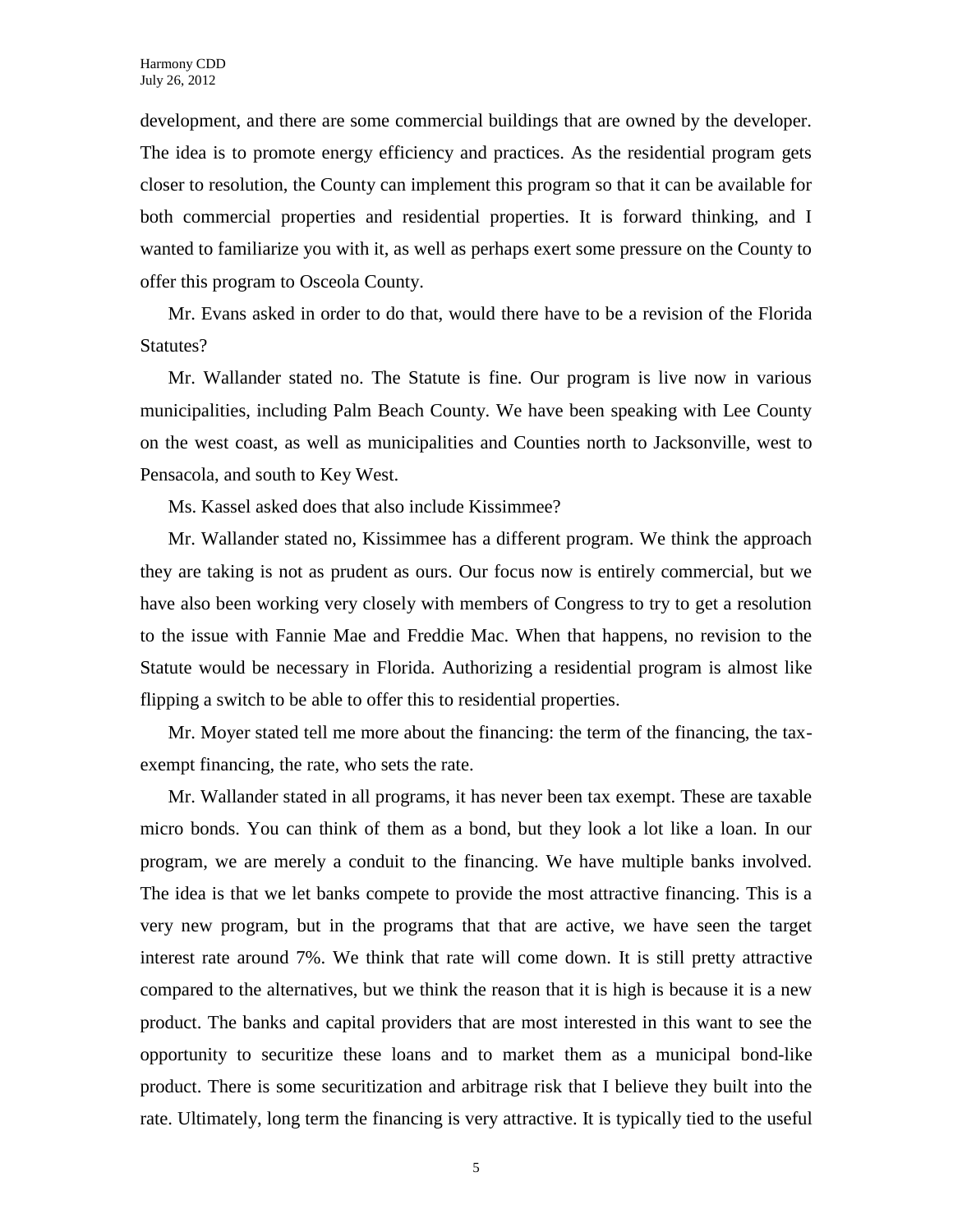life of the equipment. If it is an HVAC that has a useful life of 10 years, it will be tied to the 10-year Treasury rate. If it is something like solar that has a 25-year useful life, it will be 20-year financing. Harvard Business Review has called this the most exciting innovation in municipal financing in 30 or 40 years. What is innovative is that as the property is sold, the financing goes to the new buyer automatically.

Ms. Kassel stated the CDD has no liability or responsibility.

Mr. Wallander stated that is correct, and neither does the municipality or the County. The sole source of the repayment is tied to the financing itself.

Mr. Walls asked does your company make its money off commissions or agent fees?

Mr. Wallander stated yes. Some of the other programs will charge a yield spread premium on the financing. We limit our fee to 2.5% project origination fee. We are an extension of the government. For the most part, we are looking just to cover our costs. We very much believe in this, and we think it is a way to help facilitate retrofits throughout the State to make homes and commercial businesses more energy efficient.

Ms. Kassel stated I am excited about it.

Mr. Qualls stated the way I read the Statute, in order for this to work here, the County would have to adopt an ordinance to allow it. Then private owners would opt into the plan.

Mr. Wallander stated that is correct.

Ms. Kassel asked what does Mr. Wallander suggest to the CDD Board? We have not discussed whether or not we agree on this, but if we did, how do you imagine us influencing the County Commissioners to approve this?

Mr. Wallander stated I can offer suggestions, but that is for the Board to decide. We have some precedent in terms of letters showing support for the concept of PACE. Generally speaking, I have not really found anyone besides Fannie Mae and Freddy Mac that are not supportive of PACE. This legislation passed unanimously in 2010. The most that can be done is to demonstrate this is something that is worth them investing a little time to educate themselves on what this might mean for Osceola County. I am happy to support any research or whatever needs to be done in order to make that case. I am happy to work on drafting a letter. But it is really up to the Board to decide.

Mr. LeMenager asked have you already approached the County Commission?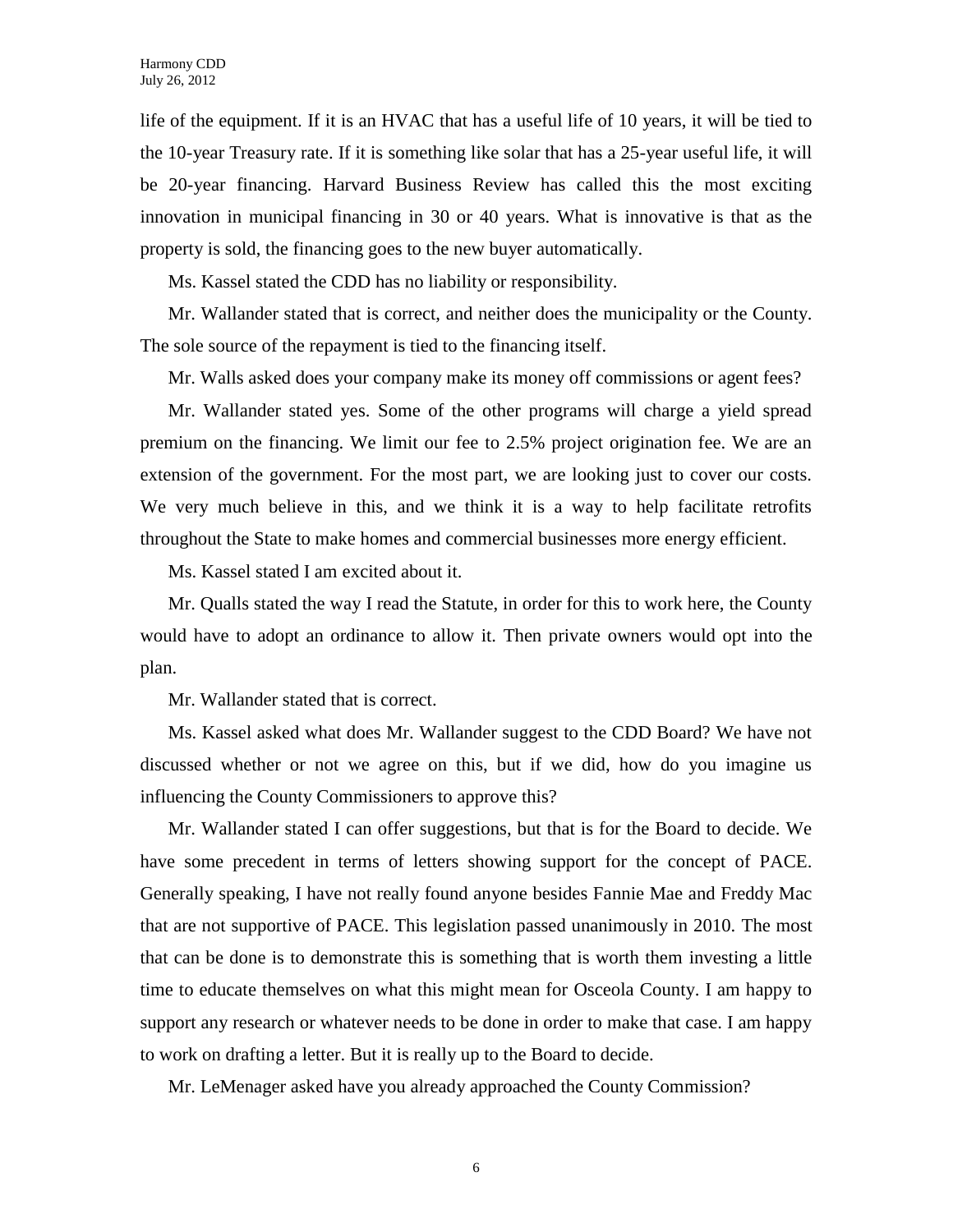Mr. Wallander stated no. For the most part, there are quite a few Cities and Counties that have reached out to us. We have not been aggressively marketing this to other Cities and Counties unless we are invited.

Mr. Berube stated to be clear, at this point, residential is not available until the question of priority of liens is resolved.

Mr. Wallander stated that is correct. I would estimate that is a process that will take about a year. It will certainly not happen in advance of the election, but we think there is sufficient support in Congress to get this done early to mid 2013.

Mr. Berube asked if the County approves this program, will it apply to commercial buildings immediately, upon their approval?

Mr. Wallander stated yes.

Mr. LeMenager stated it sounds like what you want us to do is introduce you to Commissioner Fred Hawkins, who is the Commissioner for our District. There are five Commissioners for Osceola County, and it sounds like you would like an introduction to one of them to actually explain it to him, if he does not already know about it.

Mr. Wallander stated I would welcome an introduction, but my purpose in coming here this morning is to simply spread the word about PACE.

Ms. Kassel stated aside from an introduction is if we agree that this is a good program that we would like to support, then we can accept Mr. Wallander's offer to draft something showing that support to the County Commissioners, not just Commissioner Hawkins but to all of them.

Mr. Walls stated if Supervisors are inclined to do that, my suggestion is they do that personally as private citizens. I would rather this Board not take any action to approve or disapprove of supporting this program.

Mr. LeMenager stated I would have a question for the attorney as to whether or not this is within our arena to actually issue such a letter.

Mr. Qualls stated the single purpose of the District is to manage infrastructure. I think this has been positive information, but at this time, I would want to look more into the way in which the Board or individual Supervisors would work to do that. The worst-case scenario is that other interest groups would come to you requesting letters of support. I think that is outside the realm of the District, although what PACE is doing very much fits in line with the Harmony community. There is certainly a lot of synergy, but the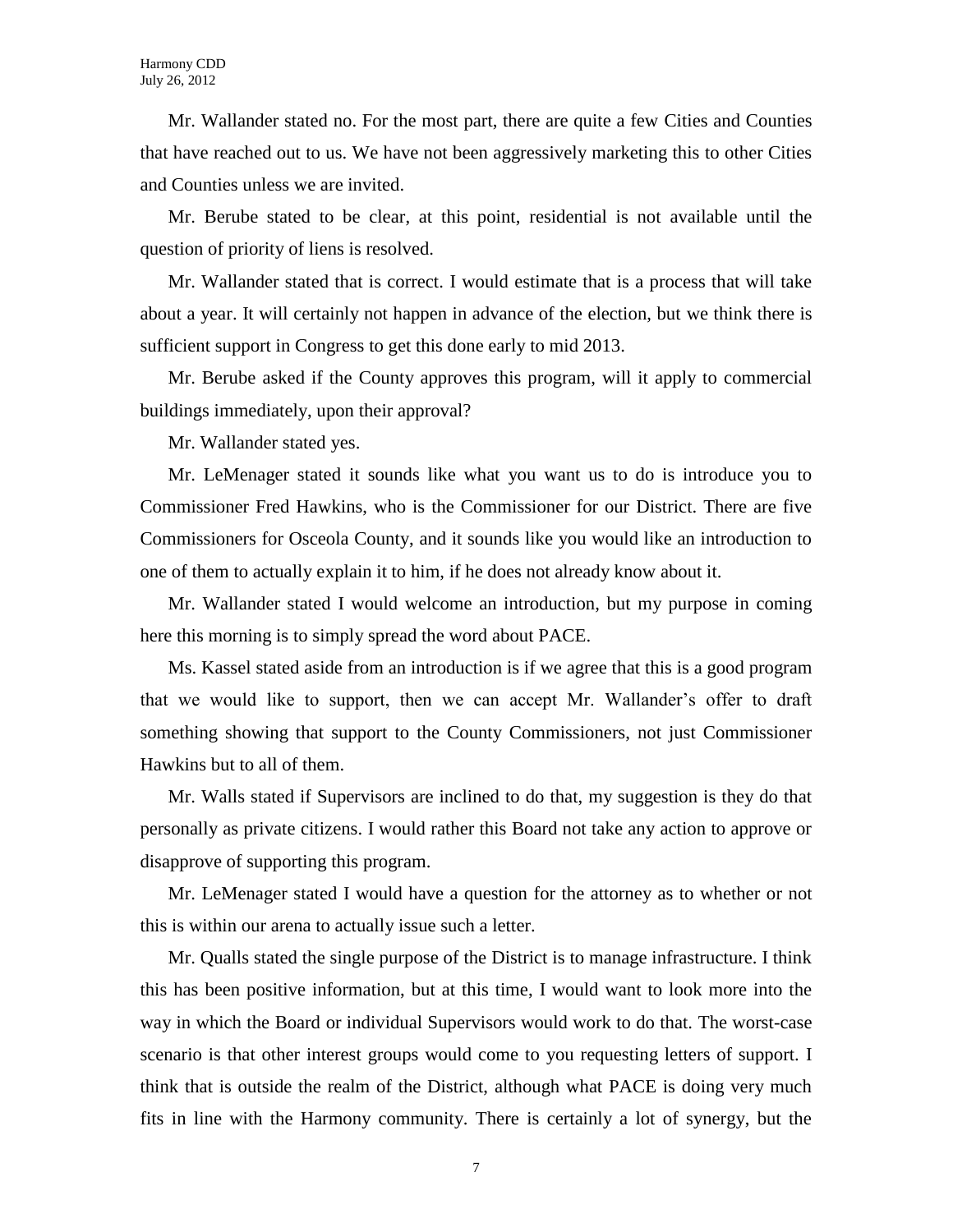single purpose of this Board is to maintain and manage the infrastructure at a high level of quality.

Mr. Evans stated I think Mr. Walls raises a very good point about letters of recommendation. There is no direct benefit to the District for this program because the District does not have the authority to try to implement or require the utilization of this funding mechanism on any of the commercial property because we do not own any commercial interests. We have some existing facilities, such as swimming pools. There is no direct benefit available to the District through PACE. I think it has a lot of potential and a lot of avenues, but there is no advantage to the District relative to this. I think it is very informative and cutting edge. It is different than any other financing tool, such as the bonds that we currently have for the improvement of our infrastructure. I wish you the best of success, but I just do not know that there is an advantage to the District for it.

Mr. Wallander stated I do not disagree with that. As I mentioned, I am merely here to share the information. I am happy to leave my business card. Perhaps a year from now, things will be different. I would not disagree with the approach you have decided to take right now.

Mr. LeMenager stated I am sure we can get you an introduction with the Commissioners.

#### **FIFTH ORDER OF BUSINESS Subcontractor Reports A. Aquatic Plant Maintenance – Bio-Tech Consulting i. Monthly Highlight Report**

Mr. Medlin reviewed the monthly aquatic plant maintenance report as contained in the agenda package and is available for public review in the District Office during normal business hours.

Mr. Medlin stated last month, we discussed making sure the outfall structures were all cleaned out and sprayed, which we did. Today we will go back to make sure we got them all and make sure they do not need any hand removal. I noticed something else that you might see in the next few weeks. In the buffer areas, there is a lot of broomsedge just about to bloom. It has been here for years and is a good plant, but there seems to be quite a bit of it this year. It is native and is a tall grass, and it circles the ponds. We will look for any other problems today. There are a couple cattail and algae spots to address today.

Mr. Berube asked when you refer to outfalls, do you refer to the concrete structures with the metal grates on top that excess water spills out of?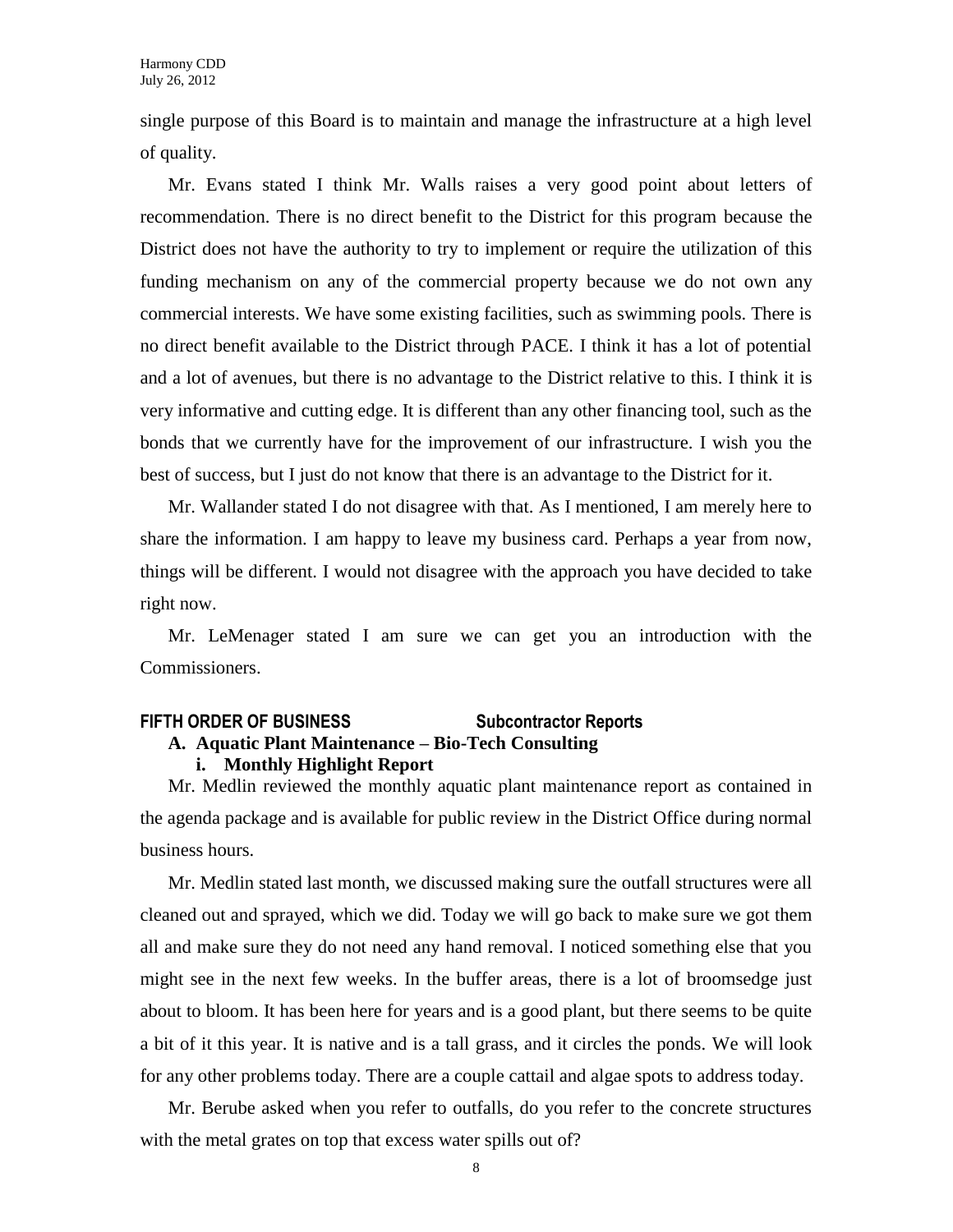Mr. Medlin stated that is correct. They are outside the ponds, inside the wetlands.

Mr. Berube stated not every pond has these.

Mr. Golgowski stated every pond discharge has one. Some of the ponds are connected to each other.

Mr. Berube stated we have 34 ponds, but there are not necessarily 34 different outfall structures.

Mr. Golgowski stated that is correct.

Mr. Berube stated there are probably 12 outfalls from what I have noticed.

Mr. Medlin stated I think we located about 20.

#### **ii. Grass Carp**

Mr. Medlin stated the Board approved the proposal that I presented last month, but it was not signed, so I was hoping I could get that signed today so that I can proceed.

Mr. Moyer stated please forward a copy to my office when it has been signed by Bio-Tech.

Mr. Evans asked what is the status of the fish stocking?

Mr. Medlin stated I talked with the supplier. He is really busy this week, but he thinks he can schedule us in two or three weeks. He will call me every week to provide an update. We have another project we are installing grass carp, so we are trying to do them all at one time.

#### **iii. Revised Contract**

Mr. Evans asked is the revised contract ready?

Mr. Qualls stated yes, and it is complete and ready to be signed for quarterly maintenance for some of the ponds and continued monthly maintenance for the remaining ponds.

Mr. Berube stated I want to thank Mr. Medlin and the management at Bio-Tech. They are always cooperative and work with us. I feel confident when we work with this company.

Mr. Medlin stated thank you for those comments.

### **B. Landscaping – Luke Brothers**

Mr. Haskett reviewed the monthly landscape maintenance report as contained in the agenda package and is available for public review in the District Office during normal business hours.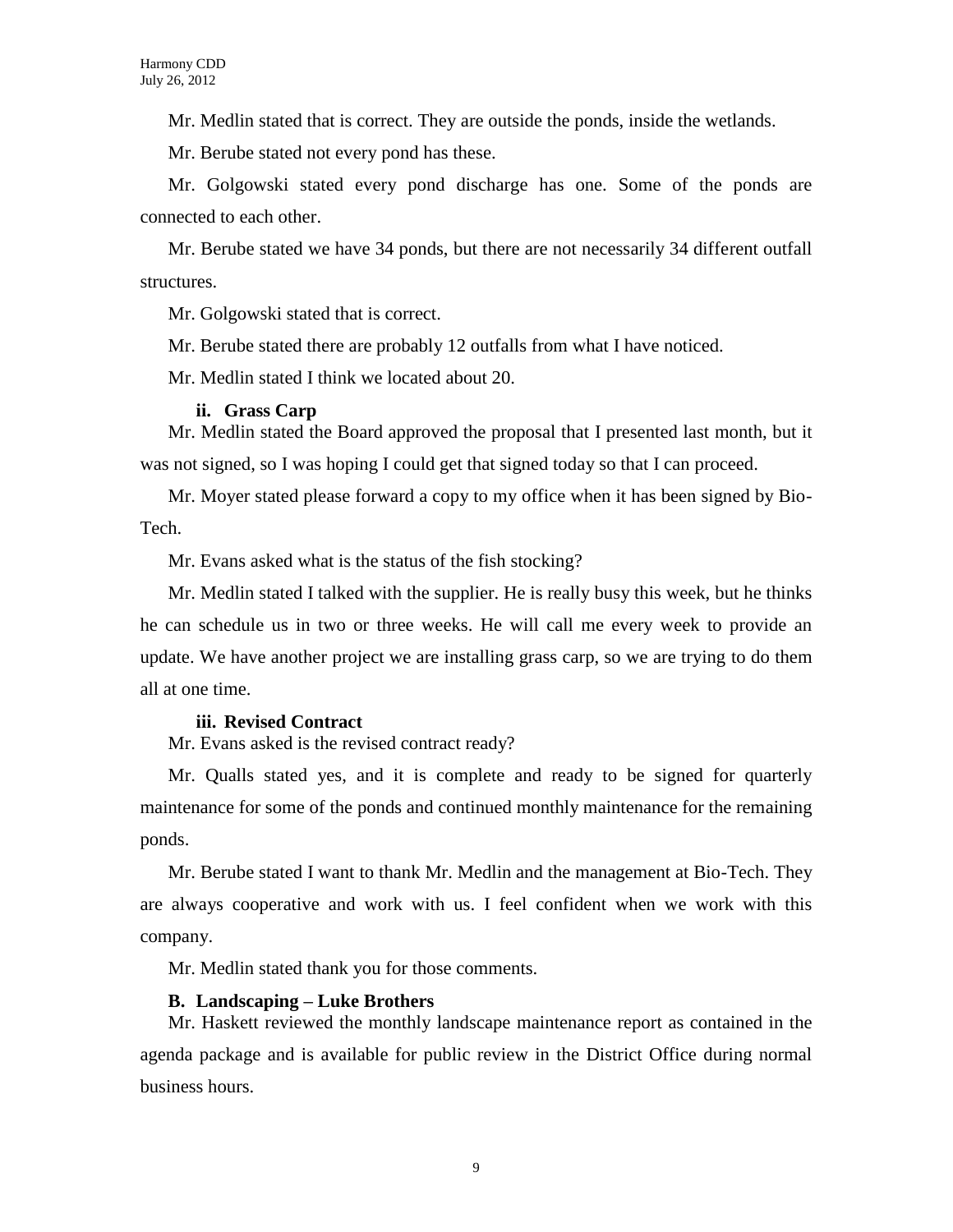Mr. Haskett stated I have been in contact with Mr. Moyer and Mr. Qualls regarding the performance of Luke Brothers since the last meeting. I am not happy at all with it. I think the property is going downhill. The weeds are out of control. They did not reach their full cycle this month or last month for weeding. I posed the question to Mr. Moyer about bringing Davey in early and terminating Luke Brothers. I tried to communicate two or three times a week with Luke Brothers and their representative, but I get the same response: sorry, we did not see that and we will correct it. This just happened with mowing, and that pattern has not corrected itself. They are now down to seven staff members, who are not capable of performing the work of the 13 or 14 we used to have during the heavy growing season. Now is not the time to let the property get out of control. Their equipment is failing constantly. They normally have three to five mowers, and now they have two, so they are not keeping up with their equipment. Today, I found out that they do not even have an edger that is working properly to do any of the work. I get nothing in response from them as to how they are going to correct it. I will pose the question to the Board if you would be agreeable to terminate Luke Brothers and engage Davey early.

Mr. Evans asked based on Mr. Qualls's review and understanding of the contract, Luke Brothers has actually effectuated a breach of contract by failure to perform, which allows us to take the necessary steps for immediate termination?

Mr. Qualls stated yes. My advice would be to send them a letter, which I have already drafted, to put them on notice that they are in material breach of the contract and that they either need to cease operations in seven days, or we will have to look at pursuing a breach of contract claim, in which case the District would not only be entitled to damages but would be entitled to cost, including the prevailing attorney's fees if they were to fight it for any reason. They would lose because there is a long, lasting record of breaches with this agreement, and the Board has been more than patient from what I can tell. My advice is to put them on a seven-day notice for material breach.

Mr. Evans asked are we providing them an opportunity for a right to cure?

Mr. Qualls stated no.

Mr. Evans asked is it a termination notice based on a breach?

Mr. Qualls stated that is correct.

10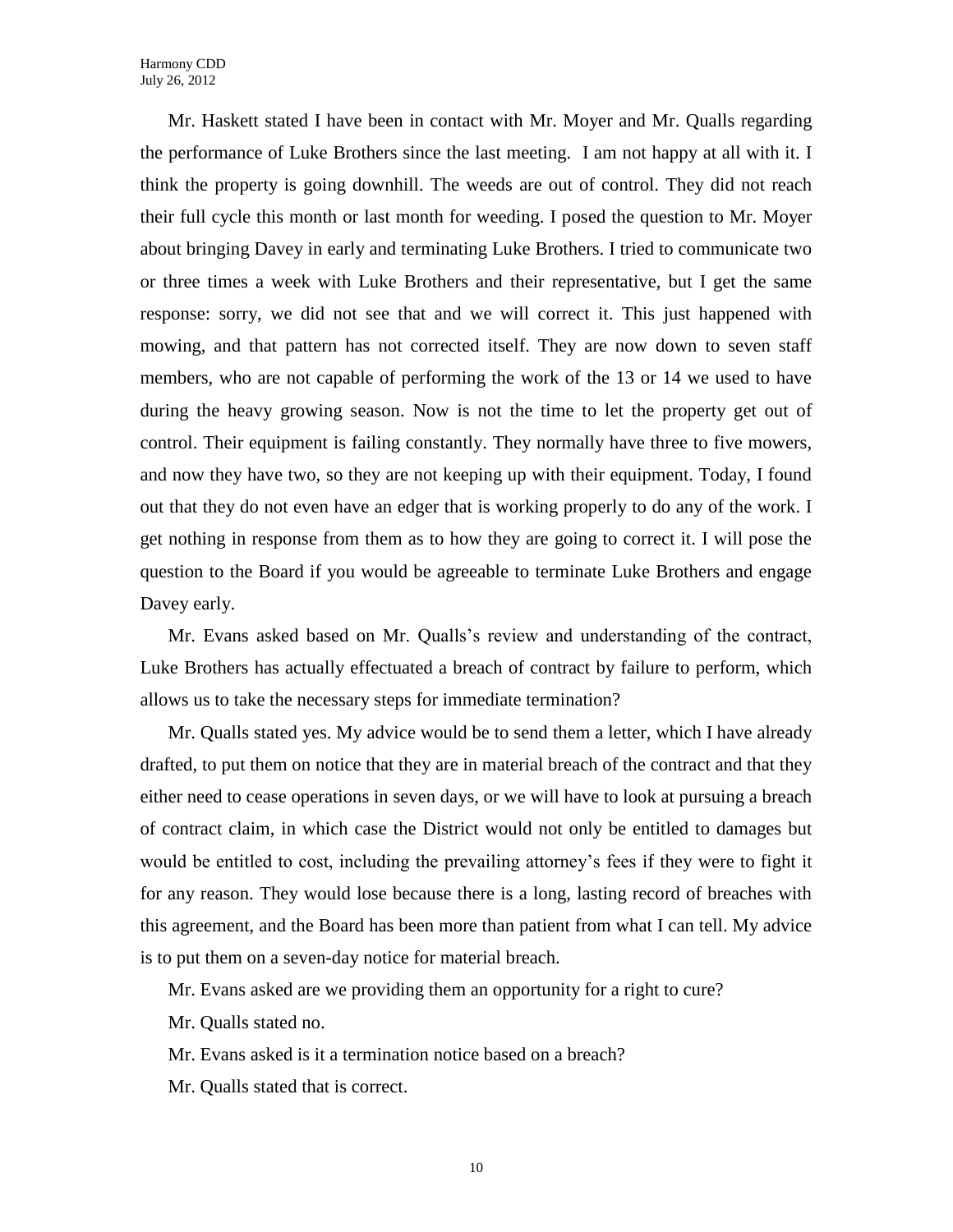Mr. Evans stated in other words, no matter what they do, we expect them to fulfill their contract for the balance of the term, to a date certain. We are accelerating the termination date of their agreement.

Mr. Qualls stated that is correct. The contract says that the Board can terminate a contract with 60 days' notice for any reason. The reason we included 60 days is because that is how long it takes to go through the RFP process. Under the common law and the Florida Statutes, when there is a material breach, you can put a party on notice that there is that breach. If they were to refuse for some reason to pull out of the community, then you would have the option to sue for a breach. Looking at it from the perspective of Luke Brothers, if they were going to fight that for some reason, not only would they be subject to damages, but also to costs and the prevailing party's attorney fees.

Mr. Evans asked when you notified Luke Brothers of a material breach and provided a termination notice effective for a date certain, then has Davey been informed of the situation to step in and accelerate the commencement of their contract?

Mr. Qualls stated the District Manager has been in contact with Davey, and it is my understanding that Davey is prepared to be mobilized earlier than originally intended. I do not recall the exact date, but I heard August 1 being considered. I would advise giving Davey seven days from when we put Luke Brothers on notice, which would be seven days from today.

Mr. Evans stated if Luke Brothers continues through the end of this month, we have not paid them yet, and we still have an obligation to pay them for services rendered during that timeframe. Is it the recommendation and suggestion that we withhold partial payment for this breach? If we do, how do we prove the magnitude of that breach? Or do we go ahead and pay them for July and accept the consequences for the work performed and move on?

Mr. Qualls stated by and large, that is a policy question that the Board can determine. I believe the Board is entitled to damages if you can somehow determine what Luke Brothers failed to perform and what that cost the District. Legally, you can withhold a portion of the payment. In doing that, I think you are subjecting yourself and opening yourself up to arguments, whereas if you paid them through the end of July, that is also a policy decision you can make. Then you do not need to get into any sort of debate about however the Board would determine the damages.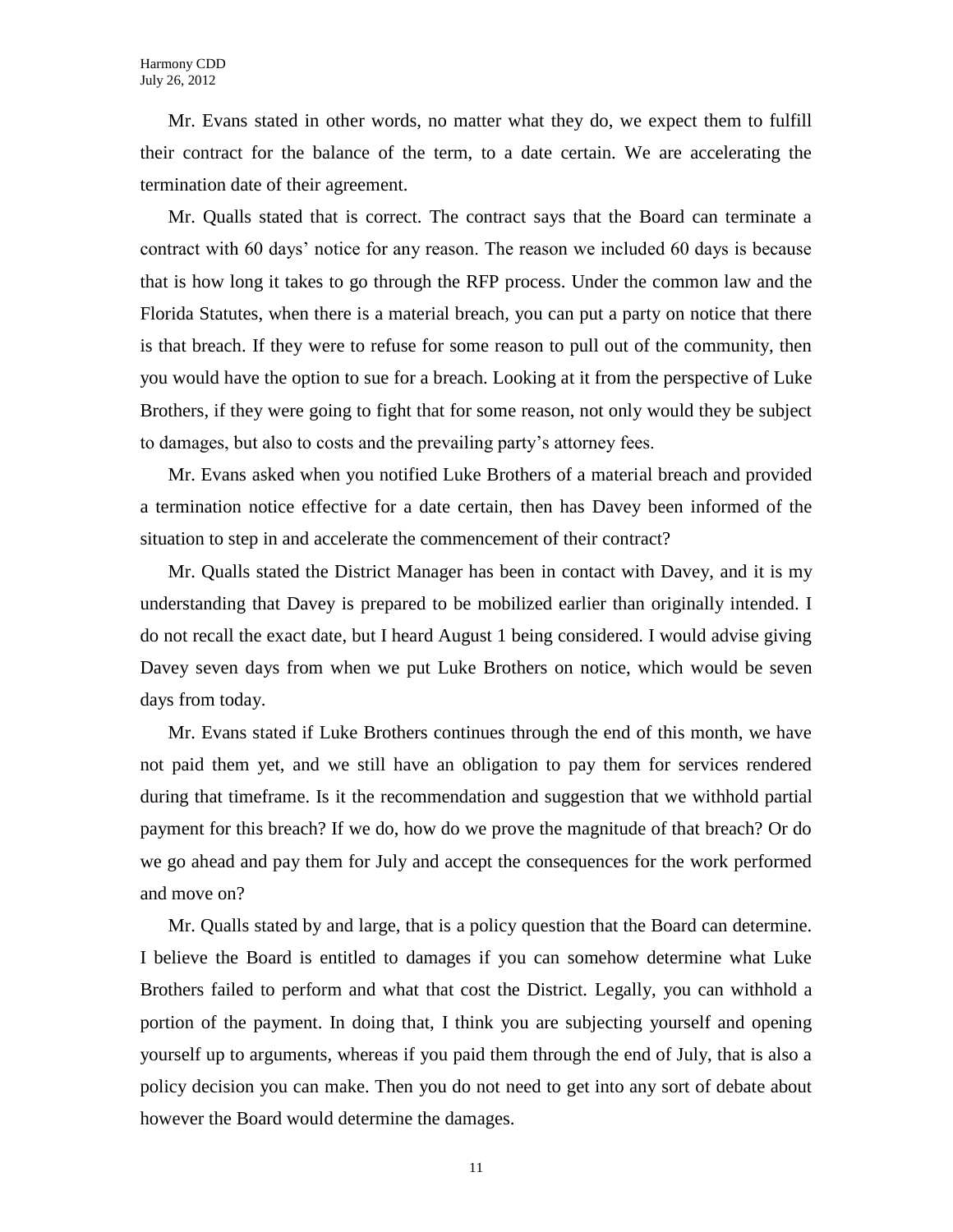Mr. LeMenager stated I am not sure you would need to argue it in that fashion. The contract spells out costs for doing certain things. It is quite simple. You list the things they completed, so we are happy to pay them. For the things they did not perform, they have not actually earned that money.

Mr. Evans stated the challenge we may run into is that this is our opinion. They may have a different opinion. For us to withhold funds, they could very easily file a claim, and we will spend more money in legal fees fighting that claim to determine whether or not there was some level of performance in each of these categories. I agree with Mr. LeMenager that there is an allocation for specific performance of certain line items. However, to validate that breach, it may cost you more than the actual payment. That is what I would like to understand a little more, the economic magnitude of a perceived breach. If we owe them a certain dollar amount per month, is it a \$5,000 deduction or a \$10,000 deduction? Or did they just make us mad and it is a matter of having Davey step up, they start performing services, such as mowing or edging, and the problem is corrected.

Mr. Berube stated this started last month. We did not go downhill from last week to this week. I noticed there was no invoice for July, and we pay them a month in advance. The June bill was included in this month's agenda package for consideration. There are actually two bills we probably ought to think about adjusting. It is not unprecedented that we have adjusted their invoices downward for this exact problem.

Mr. Evans stated it has been by mutual agreement when we do that. The Board does not have the unilateral authority to just not pay them because we run the risk of being challenged. It is an economic risk. Do we calculate the true damages versus what it will take to correct them? They can just very easily file a claim, and then the legal process starts.

Mr. Berube stated that rolls into what we consider when we bring in Davey. When Luke Brothers replaced REW, there was a final walk-through. Luke Brothers said it was all fine, but we had a final adjustment with REW. Ten days later, Luke Brothers started saying that certain areas were deficient when they accepted it and there were a lot of dead areas throughout the community, pointing their fingers back at REW. I hope that Davey has a chance to go through the community and review the service areas that they are taking over, and tell us what areas are deficient and what it will cost to fix it. We are at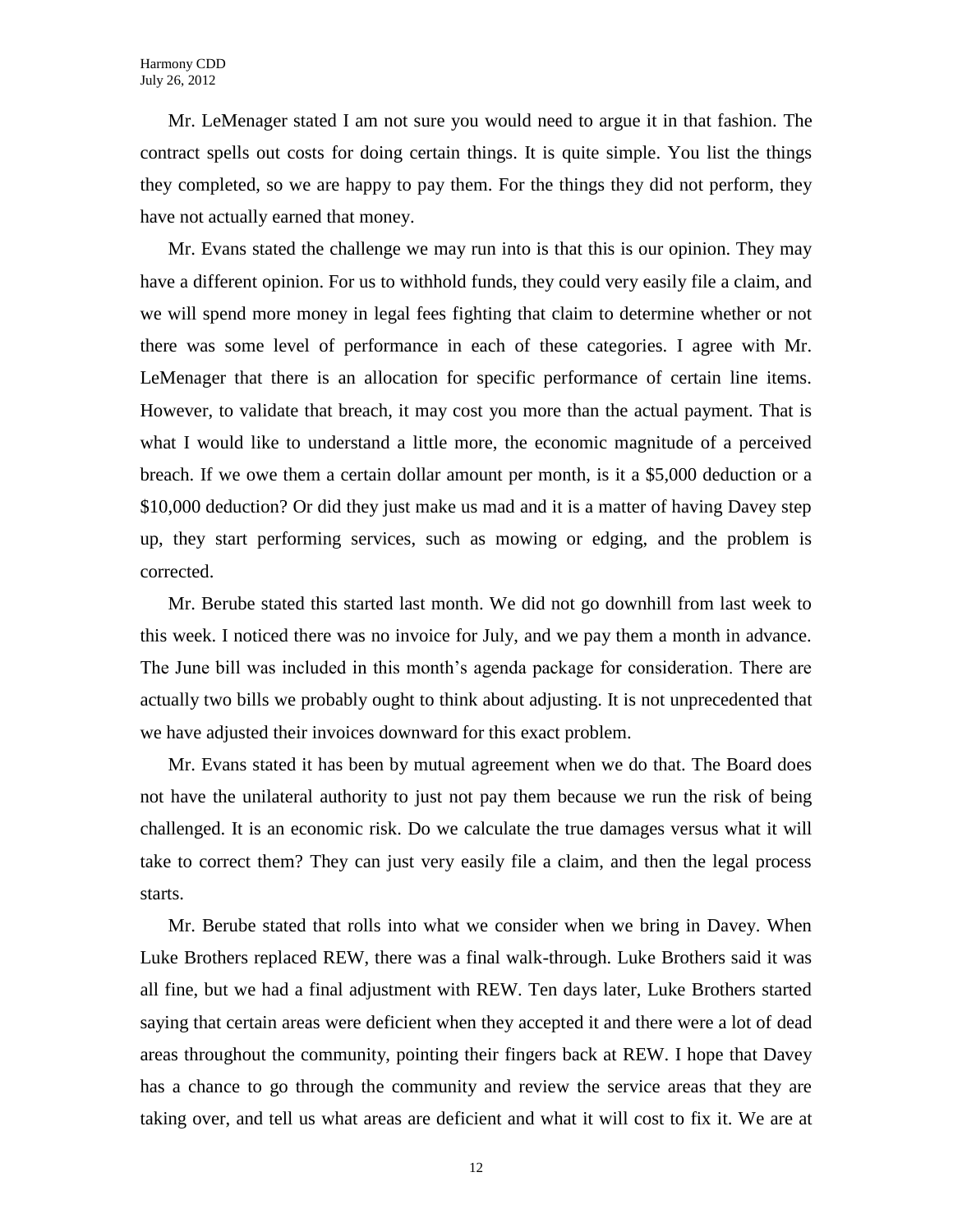that stage. We have enough damage here now with things that are undone, weeding that needs to be done, and dead grass that I think there will be a significant amount of money being discussed to bring it back up to standard. I think Mr. Haskett would agree with that theory.

Mr. Haskett stated to a certain point. I think it is something that can be easily controlled once Davey gets onsite and they get the maintenance back up to the level where it should be. What they determine that cost to be can be considered during the walk-through of the property early next week. Damage wise to the property, I think it is minimal at this point. There is some chinch bug damage and things of that nature, but it is not an astronomical figure. I would estimate all of the issues are less than \$5,000, if I had to estimate a number without going into great detail. I think we are at a point where we can minimize any damage by moving forward with Davey. I think if we wait until October 1, then we would be looking at a significant dollar figure.

Mr. Walls stated I am disappointed. I was hoping that Luke Brothers would have stepped up and finished out their term and done the best job possible. I would be in favor of withholding money if there were significant damages to plant material and things we had to replace, tens of thousands of dollars. We are at the point now where I am leaning toward just paying them for the month and get Davey mobilized. As Davey starts maintenance activities, and if that is all it takes to get things close to 100%, then we should just cut our ties with Luke Brothers, pay them, and say goodbye.

Mr. Moyer stated since the July bill is not being paid yet, we will know by the time we receive the bill how big the problem is. Then we can have this discussion at the August meeting.

Mr. LeMenager stated I was going to make that same comment. We have not received an invoice yet, so until they actually bill us for the month of July, it is too early to discuss.

Mr. Berube stated we have received the invoice for July, but it has not been included in the agenda package yet.

Mr. Haskett stated I received their invoice July 1, but I never submit it for payment until after the end of the month when the work has actually been done.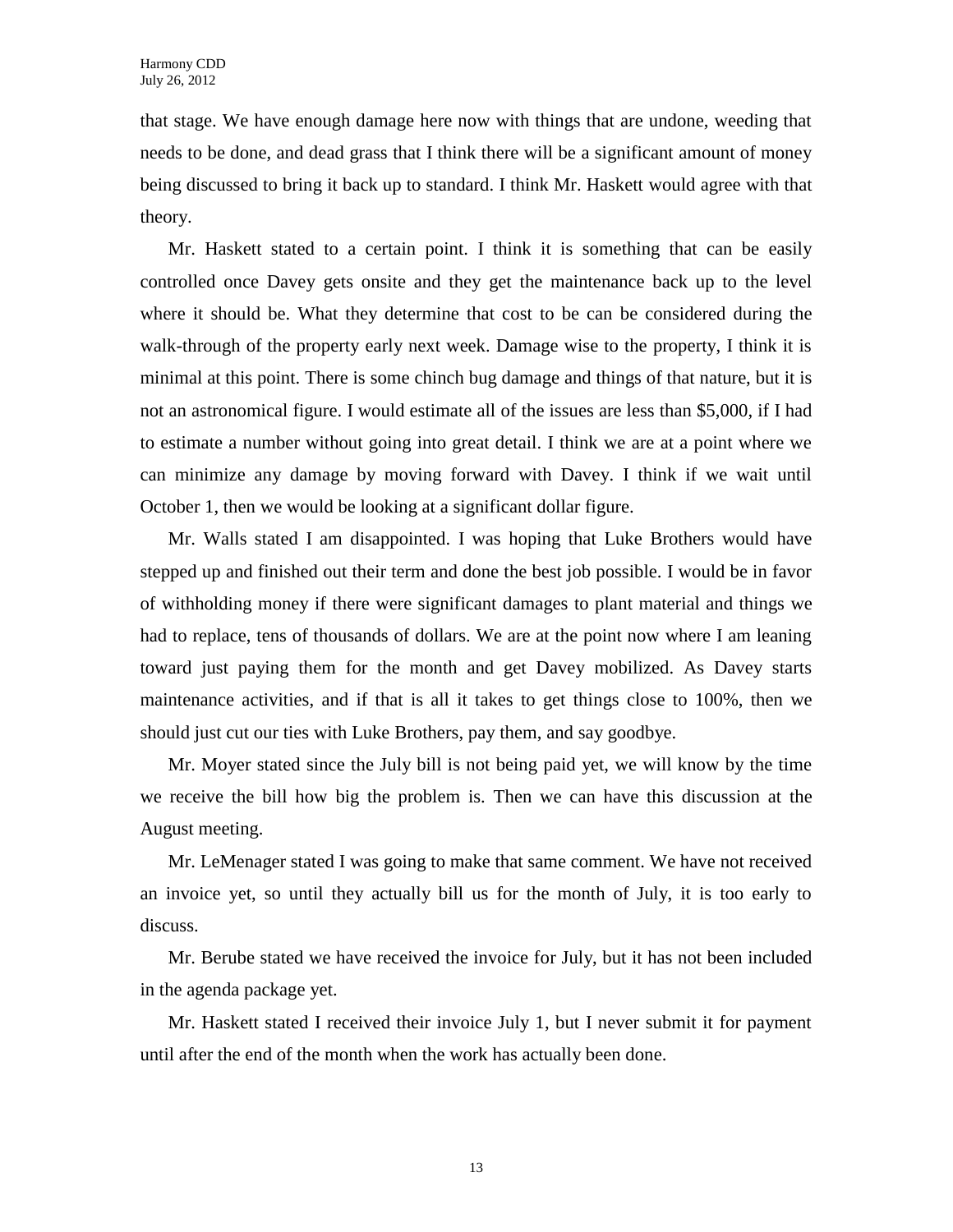Mr. Evans stated in any dispute, we have an obligation to mitigate damages or put forth an effort to mitigate damages. By doing this exercise, we are mitigating our damages to actually reduce them. At least that works in our favor.

Mr. Qualls stated another thing I would point out is that, if upon receipt of the sevenday notice, Luke Brothers cooperates and moves on, I think that would factor into the Board's decision as to what to pay and in what amount. If they file a claim and want to take us to court, then all bets are off. That would be my advice. Then we can really focus on damages and costs and how to make the Board whole for what I would call a material breach of contract.

Mr. Evans stated the issue before the Board right now is, do we authorize the District's legal counsel to send Luke Brothers a seven-day termination notice with an effective date due to a breach. That is the question for us to decide.

> On MOTION by Mr. Walls, seconded by Mr. LeMenager, with all in favor, unanimous approval was given to authorize the District's legal counsel to send Luke Brothers a seven-day termination notice with an effective date due to a material breach of contract.

Mr. LeMenager asked is Davey in a position to start within a week to 10 days?

Mr. Rinard stated we received the question earlier this week and have been giving it consideration and thinking things through. We have already set that possibility in motion, as preliminary preparations, pending the Board's direction this morning. We are prepared for August 1 or the following Monday, August 6, to be able to be on property and initiate maintenance services.

Mr. LeMenager and Mr. Walls stated thank you.

Mr. Berube stated we are glad to have you on board.

Mr. Rinard stated we appreciate the opportunity.

Mr. Evans stated Mr. Rinard has already reviewed the contract. We are simply changing the date from October 1, 2012, which we originally intended, and we are accelerating that date.

Mr. Qualls stated the contract has been approved, and I think all we need to do now, based on today's discussion, is to modify the starting date and get it executed.

Mr. Evans asked what about the term? Will this first term be 14 months?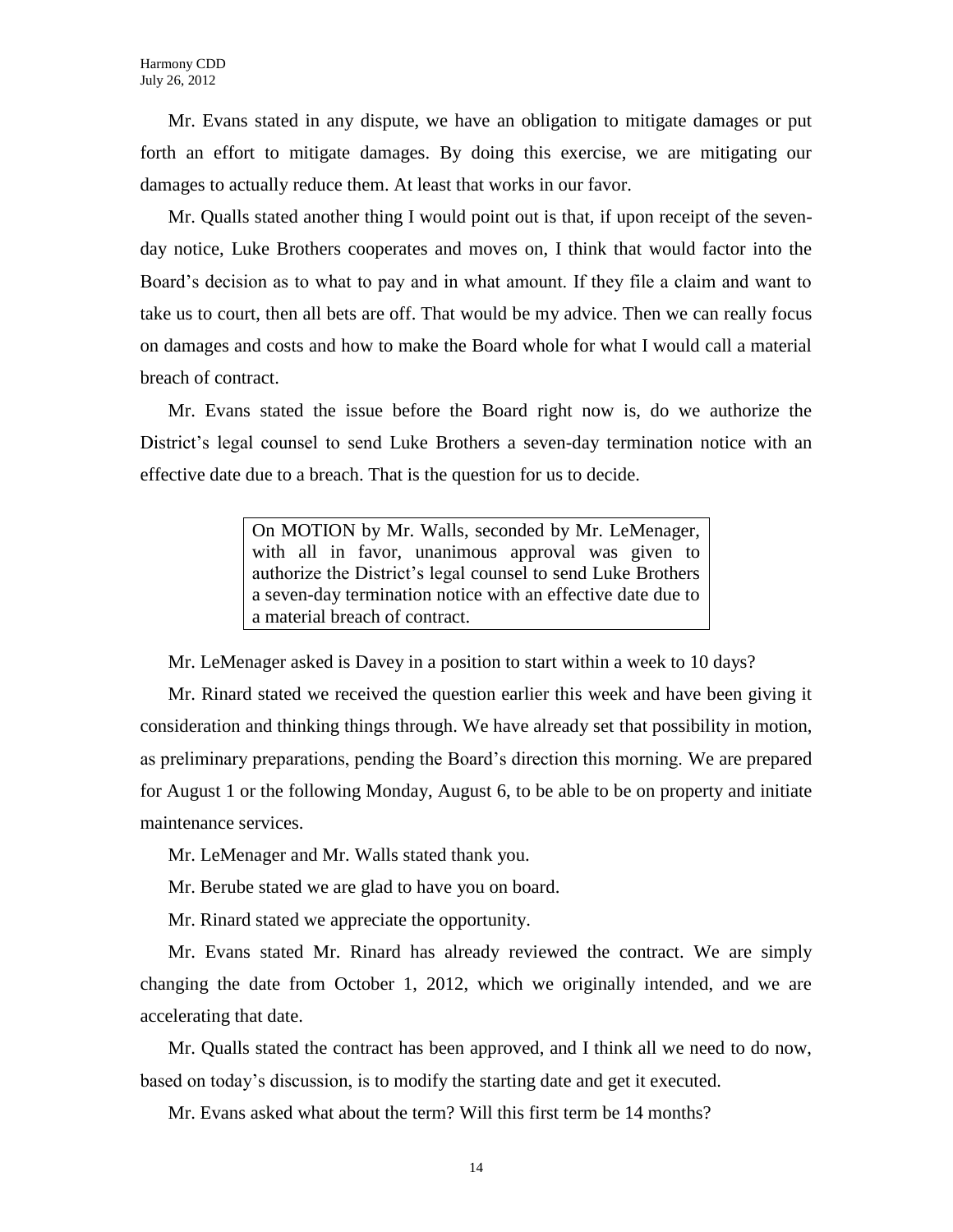Mr. Qualls stated we can work on that. I would advise keeping it on the same cycle that it currently ends, September 30. You will still have the one-year options to renew.

Mr. Evans asked is that acceptable to Davey?

Mr. Rinard stated we are fine with that.

Mr. Moyer asked will Mr. Rinard be the person who will attend these meetings?

Mr. Rinard stated yes, in the beginning.

Mr. Evans asked are we going to move forward with the finalization of that contract today?

Mr. Qualls stated yes. I had it prepared for signatures, and I will ask that it be executed, subject to the change of starting date, which will depend in large part on how things go with Luke Brothers.

Mr. Berube stated the starting date will be variable.

Mr. Qualls stated that is correct.

#### **C. Dockmaster/Field Manager**

#### **i. Maintenance and Field Activities Report**

Mr. Haskett reviewed the monthly field activities report as contained in the agenda package and is available for public review in the District Office during normal business hours.

Mr. Haskett stated some of the storms that have come through the past few weeks have caused a problem with the irrigation system. We have had three mainline breaks along Cat Brier, and three solenoids have gone out also along Cat Brier. It appears lightning struck a pine tree and traveled through the roots, right down the mainline. Our irrigation technician has been correcting all those issues. The water feature had a catastrophic event. It sprang a leak in the main seal on the pump, and in doing so, the sump pump finally gave up and quit pumping the water out of the vault that is in the ground, which in turn flooded the vault and took out all the components of the water feature. We have since replaced the feature motor, the feature pump and motor, and some contacts. WESCO Fountains came out and have determined that the variable speed drive and the computer itself need to be replaced. We are waiting on those to find out how soon they can get those installed. The parts had to be ordered because the current unit is no longer made, so they need to come up with another one. We are about \$3,000 into the repairs, and I will estimate another \$3,000 to replace the electronics in it.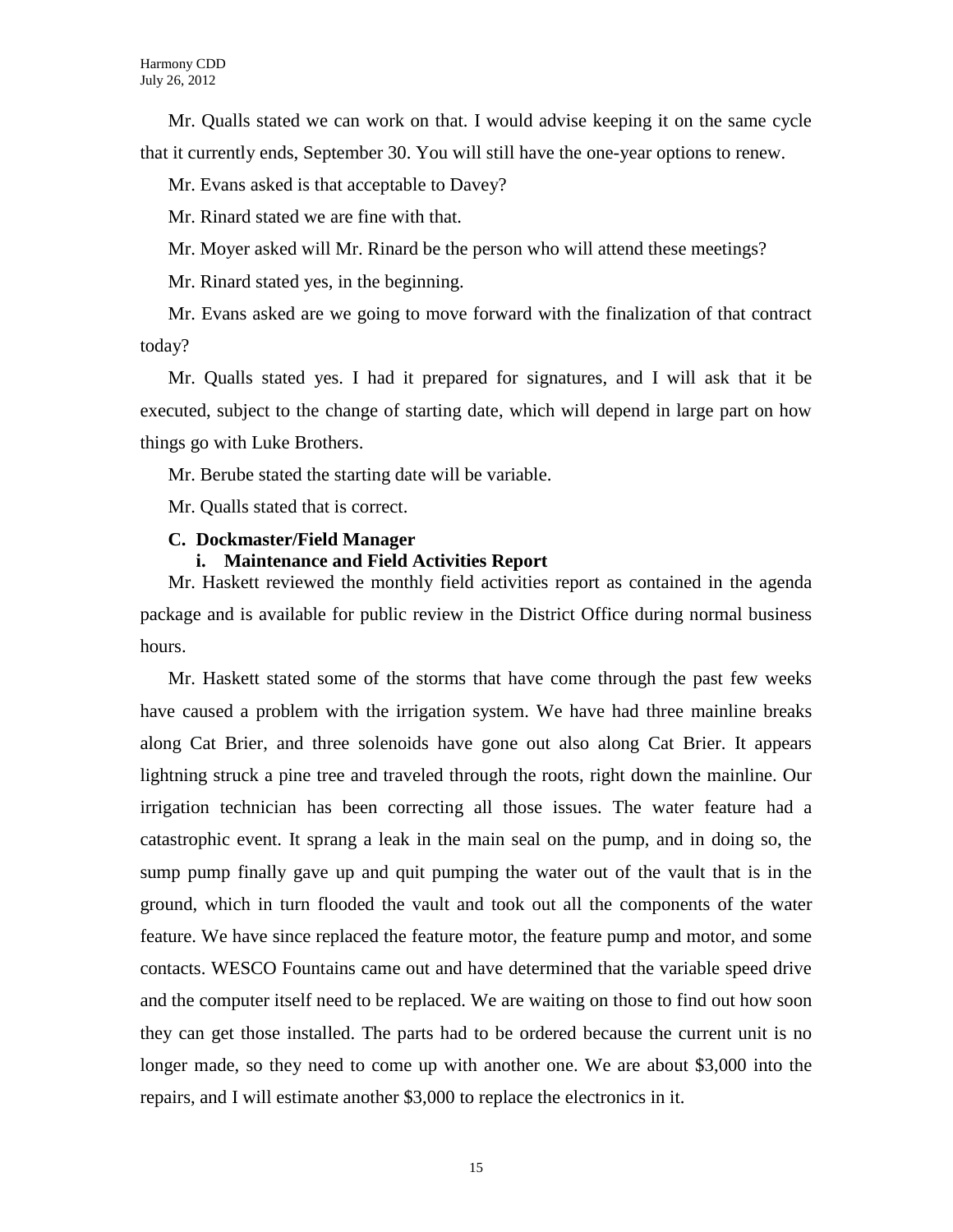Mr. LeMenager stated it sounds as though part of the problem was just the design of how it was made since the electronics got flooded. Can we address design so that the electronics will not be situated in a spot that will get flooded if we have something similar happen in the future?

Mr. Haskett stated I asked that same question. Unfortunately, the way the system is designed with water features is that the vault has to be in the ground, and that is where the electronics are. They do not make a separate unit. It would need to be another structure to house those components. However, what I came up with is similar to homes up north that have basements. They have a secondary sump pump running off of metered water, so we are installing one of those. If there is a power failure with water in there or the sump pump gives up again, this secondary sump pump is set just a few inches higher so if the water level comes up, it is run off of tap water that siphons it out.

Mr. LeMenager stated that is true, we do not have a lot of experience with basements in Florida.

Mr. Haskett stated we are also installing an alarm system so it will sense the water level and set off an audible alarm.

Mr. Berube stated when you say it is run off of tap water, what you mean is that it is run off of a non-electric sump pump. It requires water pressure to drive it.

Mr. Haskett stated that is correct.

Mr. Berube stated there must be some sort of switch to turn on the water that drives this sump pump.

Mr. Haskett stated it is a flow sensor and it is mounted just a few inches higher than the other one so it will only be used as a backup. It will be another couple weeks before we can get the parts in to have it operational again.

Mr. Walls asked what is the possibility of having a manual "on" switch for residents? I am speaking as a dad of two little kids in the situation if we just got over there and it switched off.

Mr. Haskett stated prior to it breaking and failing, we had it set so that it would run throughout the day. I found that it is not that much more expensive to not give it those 15-minute breaks because the motor itself runs on low voltage due to the variable drives. We will just set it and leave it on, so we will not run into that issue.

Mr. Walls stated that would be great.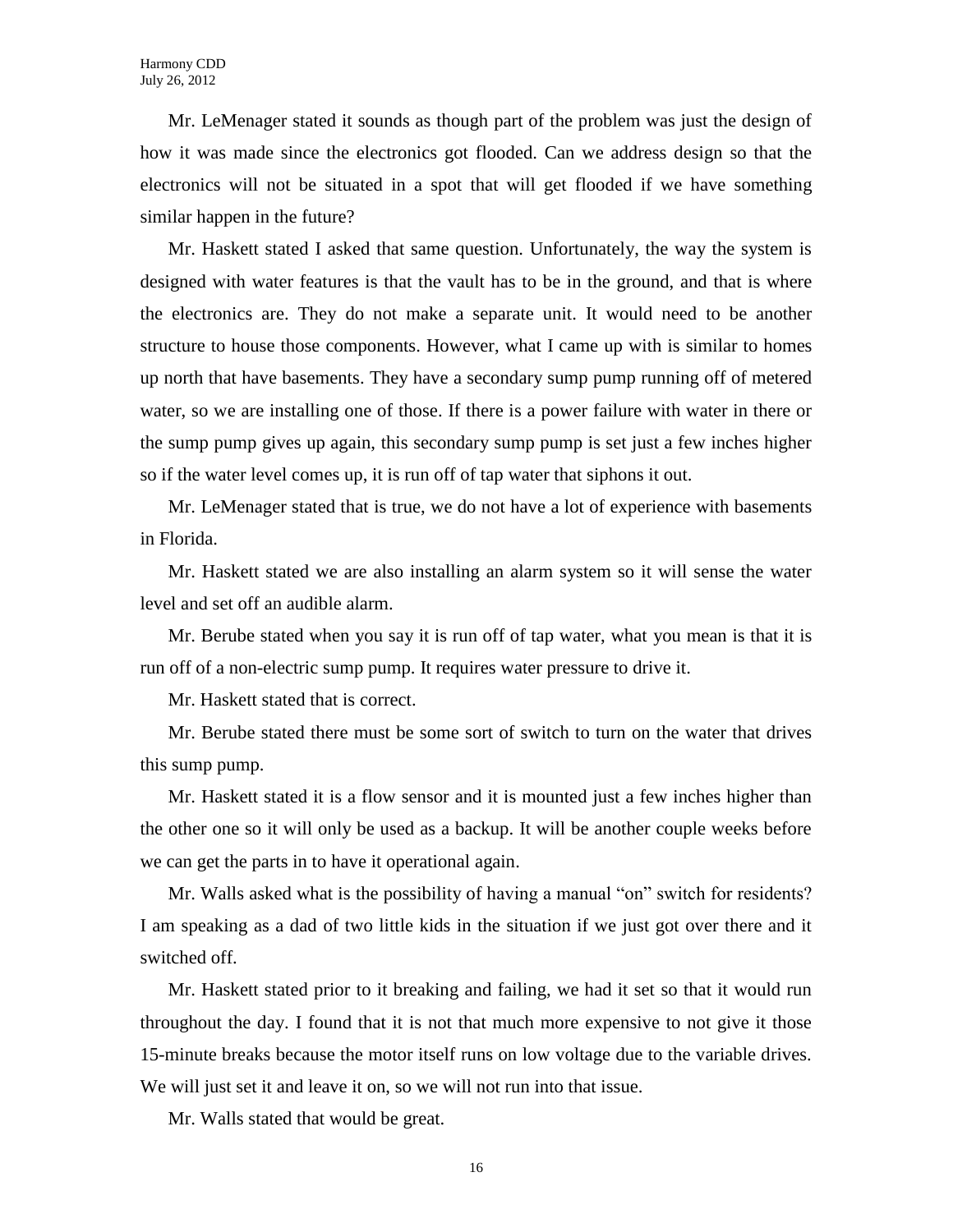Ms. Kassel asked does that include overnight? Or will there be a timer to turn it off during the overnight hours?

Mr. Haskett stated it will cycle once during the night so that the chlorine does not build up in the tank. That is the recommendation of the health department. It will run once for about 15 minutes and then it shuts back off again and then will run during the normal daylight hours.

Ms. Kassel stated it sounds like it is a \$6,000 repair that we had not contemplated in our budget. Is it too late to submit this to the insurance company? is it even eligible because it is lightning related?

Mr. Berube asked do we not have a \$50,000 deductible?

Mr. Moyer stated that is for liability. Mr. Haskett can submit the invoices to me and we will forward them to the insurance person who handles these matters for the District to see if she can get something back for us. That is a good suggestion.

#### **ii. Buck Lake Boat Use Report**

Mr. Haskett reviewed the monthly boat report as contained in the agenda package and is available for public review in the District Office during normal business hours.

#### **iii. Lakeshore Park Proposal**

Mr. Haskett stated I distributed a proposal for the landscaping where we removed the fence around the playground equipment. This was provided by a Harmony resident who owns the Triple Palm Landscape Company. The development company has used this firm on multiple projects, and we are happy with his service and his pricing. This proposal includes adding a hedge along the back of the play area that would complete the viburnum that is missing where the fence was, and it will prevent kids from running out into the wetland. It also factors in multiple trees around the play equipment to provide more shade, as well as a few accents where the gate used to be to dress it up. The total is \$3,208.50.

Mr. Berube stated I am fine with this.

Mr. LeMenager stated it sounds great with six nice trees, a decent size to get started. It sounds like a wonderful idea.

Mr. Evans asked is this part of the overall enhancement program that was presented to us previously?

Mr. Tome stated no, this is separate.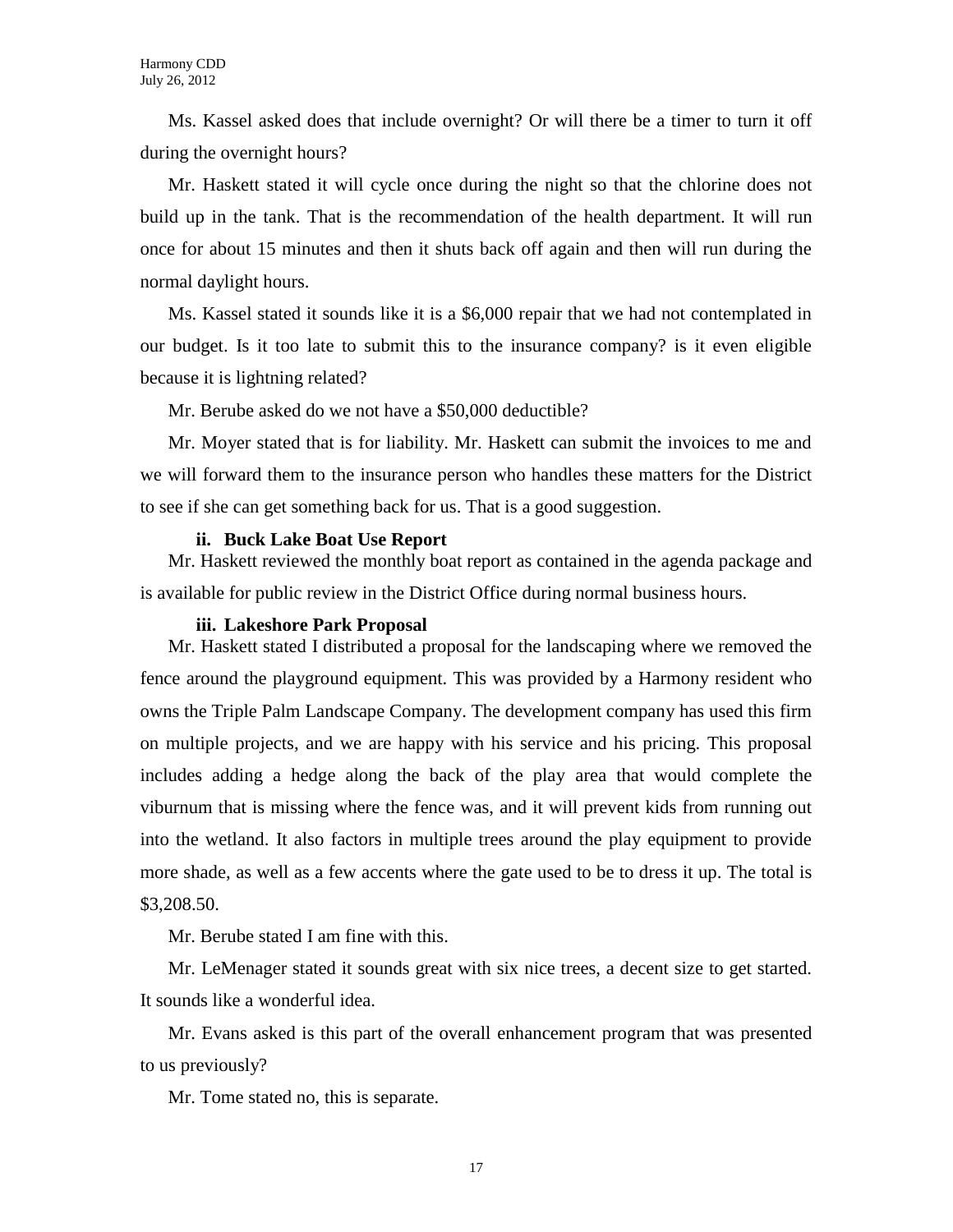Mr. Berube stated this occurred because we removed the fence that was around the playground, and now we have breaks in the landscaping where kids can escape. This landscaping replaces the fences, in a manner of speaking, to keep the kids inside the playground as well as to enhance the park.

Ms. Kassel asked how will that impact our budget?

Mr. Moyer stated currently, we are under budget on expenditures by \$27,000, and it will be very close this year. As you are aware, under State law, we are permitted to come back and amend the budget within 60 days at the end of our fiscal year. So to the degree that these monies exceed what we currently have budgeted, we will make an allocation out of fund balance to cover those expenses.

Mr. LeMenager stated at this point in time, we are projected to have an overage of \$82,000, and it will probably be even higher than that.

Mr. Berube asked was Ms. Kassel's question related to the line item we would use, or to the overall budget?

Ms. Kassel stated both.

Mr. LeMenager stated in terms of the overall budget, we are \$82,000 ahead right now, and that is with the conservative projections that the accountants would normally make. I am guessing we are probably more than \$100,000 ahead for the year. In terms of our overall impact, there would be no hardship on us for this enhancement. As far as what line item we use, that is a good question.

Mr. Berube stated the pool line item will be fine once we receive \$6,000 for the water feature. This item should probably come from parks and facilities, and contingency.

Mr. LeMenager stated I am fine with it all coming from parks and facilities.

Mr. Moyer stated that is appropriate.

Mr. Berube stated we can move money around between those two line items, so that it does not break our budget.

Mr. LeMenager stated we always do.

Mr. Moyer stated we have a surplus of \$4,600 in that line item that has not been spent on a pro rata basis, so I think we are fine using that line item.

Mr. LeMenager stated we are actually within budget on that line item.

Mr. Moyer stated that is correct.

18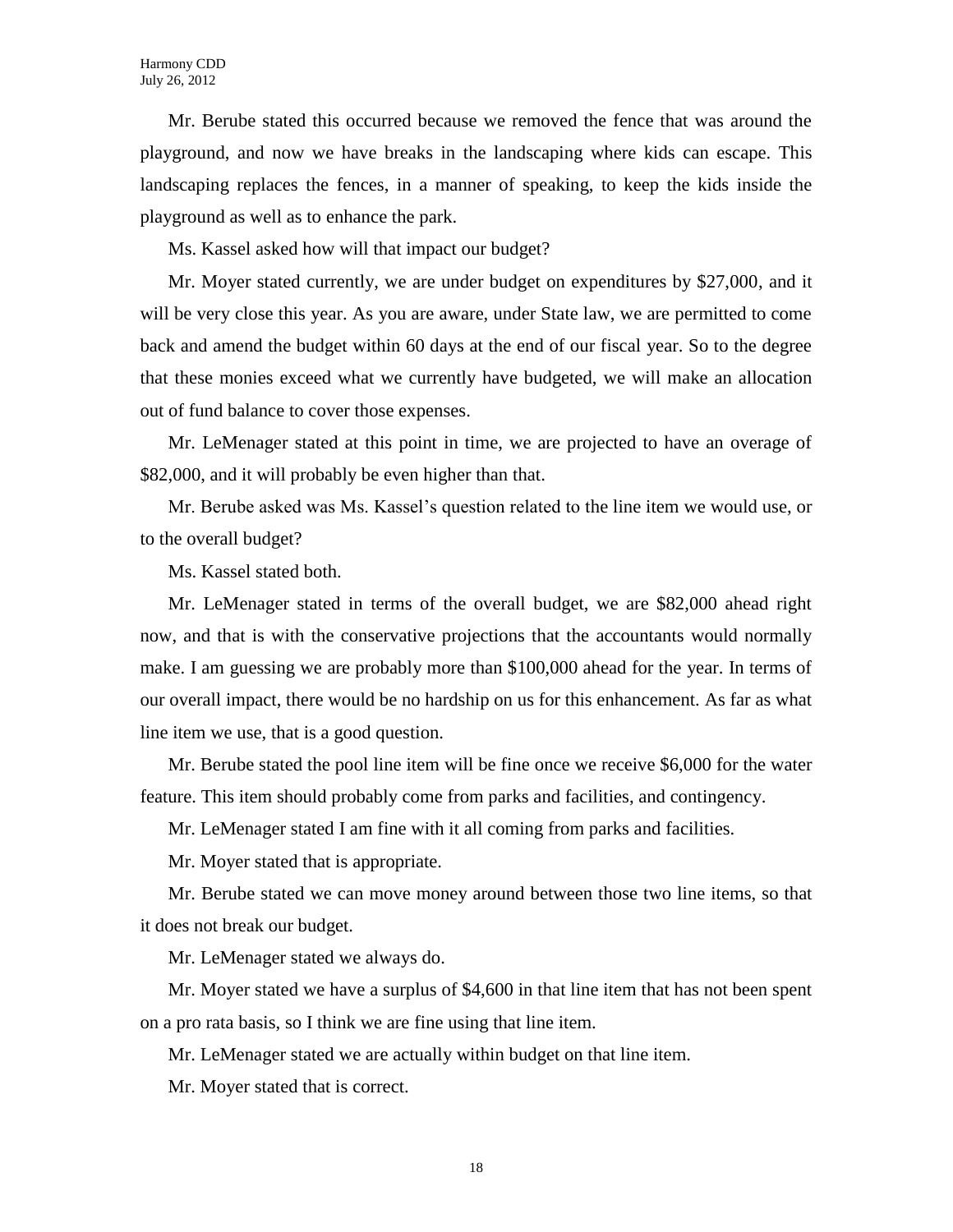On MOTION by Mr. Berube, seconded by Mr. Walls, with all in favor, unanimous approval was given to the proposal from Triple Palm Landscape for landscaping improvements to Lakeshore Park, as described, in the amount of \$3,208.50, to be applied to R&M—Parks and Facilities.

#### **iv. Miscellaneous**

Mr. Berube stated I have a question that is related to invoices and one of our three staff members. In this month's AT&T bill, there were ring tones purchased for their phones. It is only \$20, but I do not know that anyone authorized that. Why would we have the fanciest phone available for our staff? I am not saying we need to do anything about this, but they need to be told if they want to purchase ring tones, then they need to pay for them.

Mr. Haskett stated we already corrected that. It was more than \$20, and it appeared on the last two bills, if not longer. It was on Mr. Rick Druckenmiller's phone, and he did not download ring tones. We have been in contact with AT&T, and there should be a credit on next month's bill. I am not sure how it got on there, but it was definitely not downloaded, and AT&T recognized that.

## **SIXTH ORDER OF BUSINESS Developer's Report**

Mr. Haskett stated I have an update on the park in neighborhood G. The playground equipment is going to be delivered next Monday, and we started site work preparations yesterday. We are hopeful that everything will be installed and operational within the next couple weeks. That includes the play structure and a small swing. We will provide some landscape enhancements around that area. This park is located at Blazing Star Lane and Sundrop Street.

## **SEVENTH ORDER OF BUSINESS District Manager's Report A. Financial Statements**

Mr. Moyer reviewed the financial statements, which are included in the agenda package and available for public review in the District Office during normal business hours.

Mr. Moyer stated we have collected all of our non-ad valorem assessments. As I indicated previously, through June 30, 2012, we are about \$28,000 under budget on expenditures.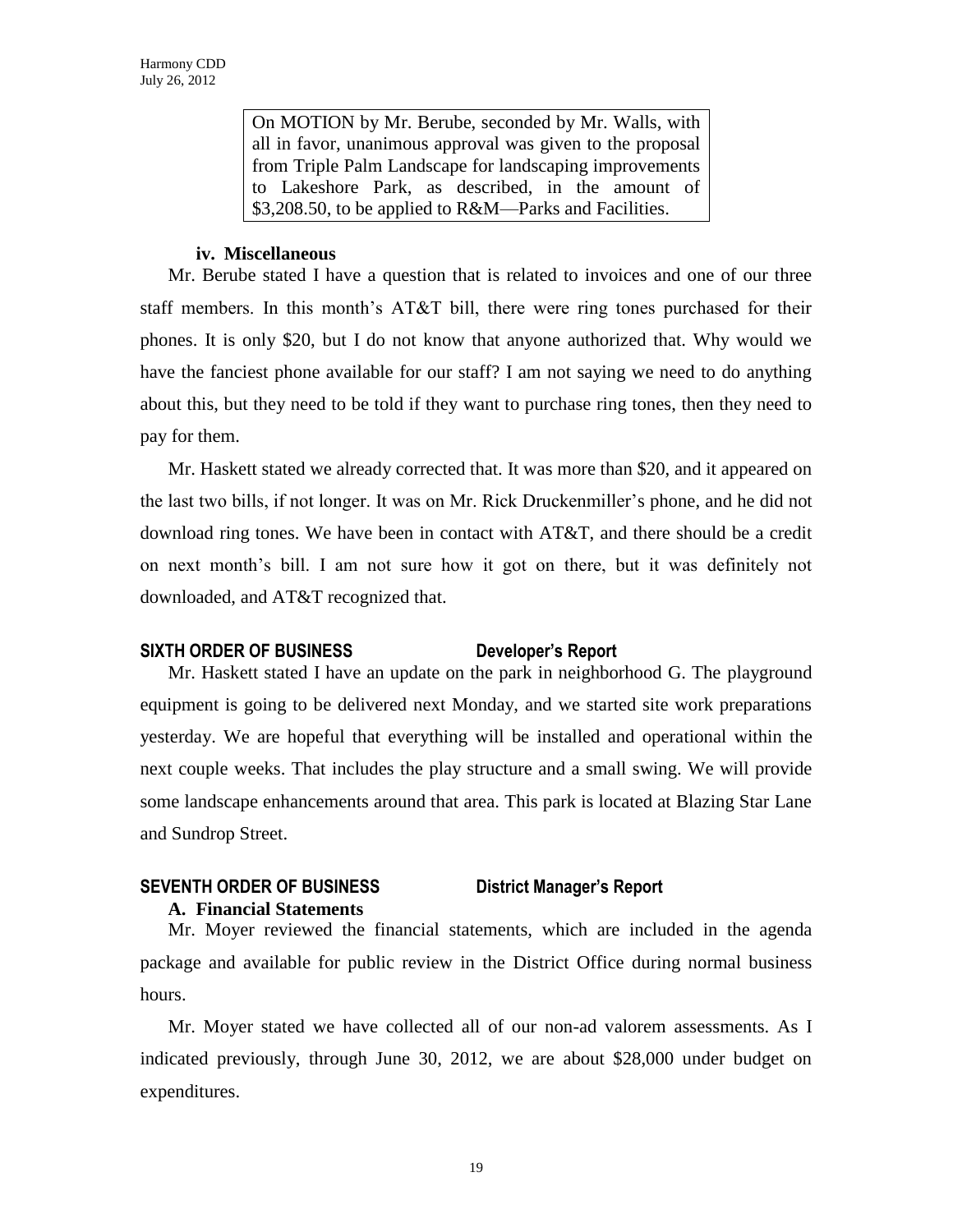#### **B. Invoice Approval #147 and Check Run Summary**

Mr. Moyer reviewed the invoices and check summary, which are included in the agenda package and available for public review in the District Office during normal business hours, and requested approval.

Mr. Berube stated there are two invoices from FedEx that are noted for Harmony West and Harmony Central. One has a comment that it should be billed to those two Districts, and the other one has no comment at all. They are \$16.38 each. I presume we should not be paying those invoices.

Mr. Moyer stated that is correct.

Mr. Berube stated the invoice from Severn Trent has a line item for copies. How much do we pay for copies?

Mr. Moyer stated I believe it is \$0.25.

Mr. Berube stated this month's copy bill is \$1,047, which indicates more than 4,000 copies. That is out of line. I checked eight months' worth of Severn Trent invoices, and they all vary between \$380 and \$440 each month. Most months, it is \$399.

Mr. LeMenager asked did they charge us for including all the invoices for two months when they said they would not?

Mr. Berube stated I do not know, but this month shows a charge of \$1,047 for copying charges.

Mr. Moyer stated I will provide an answer for you. It may very well be for the copies we made on the landscaping RFP.

Mr. LeMenager stated that would be a fair answer, but please look into it and give us an answer, one way or the other.

Mr. Berube stated virtually all of our OUC accounts have a new line item that shows a deposit on account, most of them for \$200. There is at least one that is \$550 and they all total \$3,950. It has never been on an OUC bill before. Do we really have \$3,950 on deposit with OUC? If so, why, when we pay them \$400,000 annually, year after year? If it is a mistake, can we then trust their accounts?

Mr. Moyer stated I will look into this. We are not showing that in our fund balance, so it is not in any of our financial statements.

Mr. Berube stated it just came up. It is not unusual to have a deposit of \$200 with a utility company, but normally you get them back after a year. I do not know what happened.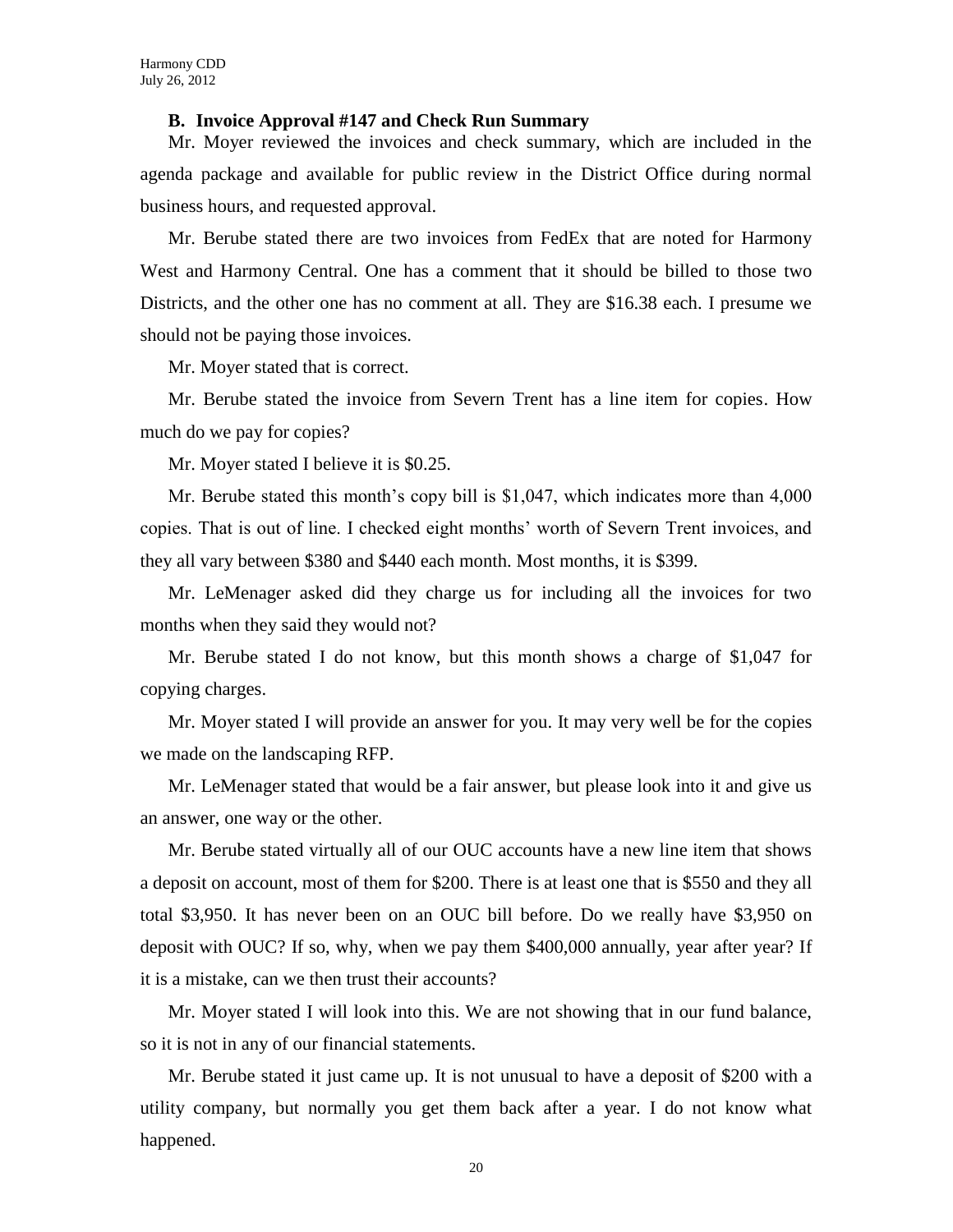Mr. LeMenager stated there is an invoice to Rental World of St. Cloud for \$40. All the piece of paper says is "miscellaneous debit." That is not a lot of detail.

Mr. Walls stated I believe the next page says it is for an ATV tire.

Mr. Haskett stated typically, a \$40 charge is a repair.

Mr. Berube stated I think the second page explained the reason.

Mr. LeMenager stated then that is fine. There is an invoice for a swing for \$1,300.

Mr. Berube stated the development company will reimburse us for that. There is a note that they bought a swing through the CDD to save the sales tax.

Mr. LeMenager stated that is fine.

Mr. Haskett stated the \$40 charge from Rental World was for dismounting and mounting the tires for the mule.

> On MOTION by Mr. LeMenager, seconded by Mr. Berube, with all in favor, unanimous approval was given to the invoices, as discussed, deleting the FedEx invoices for Harmony West CDD and Harmony Central CDD.

#### **C. Public Comments/Communication Log**

Mr. Moyer reviewed the complaint log as contained in the agenda package and available for public review in the District Office during normal business hours.

#### **D. Website Statistics**

Mr. Moyer reviewed the website statistics as contained in the agenda package and available for public review in the District Office during normal business hours.

#### **E. Legal Fee Reimbursements**

Mr. Berube asked have the legal fee reimbursements started to show up on our invoices?

Mr. Moyer stated that is addressed in the notes to the financial statements.

Mr. Berube stated I see that the regular reimbursement is ongoing but there are two separate reimbursements.

Mr. Walls stated I noticed the schedule for reimbursements was included, also. I appreciate having that information.

#### **F. Special Assessment Process**

Mr. Moyer stated Mr. Walls made a request to me that was not included in your agenda packages. This is a document that Severn Trent has that explains the special assessment process. It is one of their training manuals. A good bit of this material was put together and paid for by Severn Trent, but was prepared by Mr. Kenza vanAssenderp and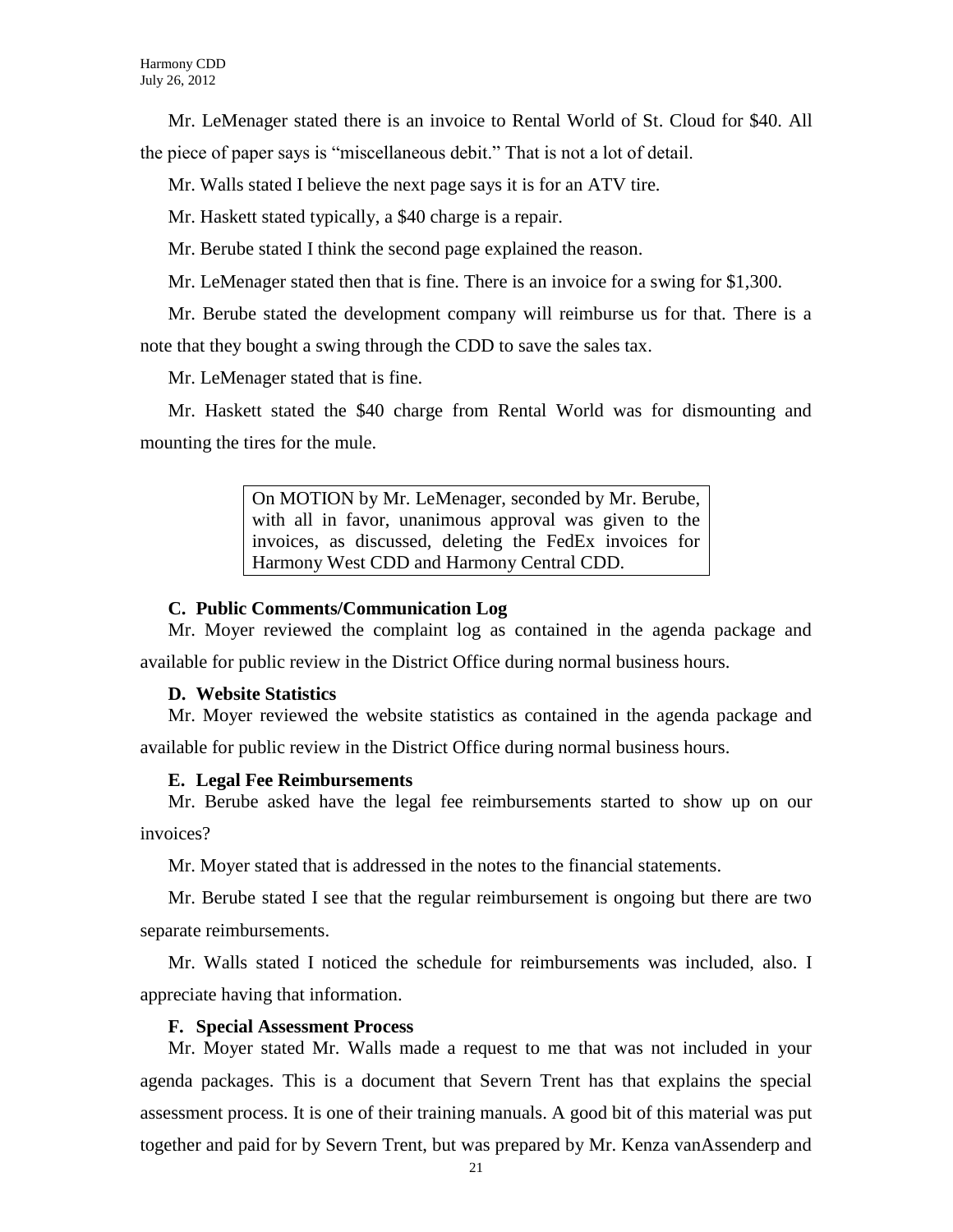Mr. Qualls. This is the right way to do it, but that does not mean that the people we train understand all of it and do it correctly all the time. As a guideline, this is the right way to levy special assessments. The one thing I will point out, when you read through this, is there is a section titled "benefit and maintenance special assessments." We do not have those kinds of assessments. They go back to Water Management Districts on how you charge or finance water management projects. We did not do it that way; we did it under Chapter 170, Florida Statutes, and not under Chapter 190, Florida Statutes, although it is provided there as well as Chapter 298, Florida Statutes, going back many years. Do not be too concerned about the discussion on benefit and maintenance special assessments because they do not apply to us.

Mr. LeMenager asked does this change anything in the way we have been conducting business for the past eight years?

Mr. Moyer stated no, it does not. There is a discussion related to developer funding agreements, and that applies to the discussion we had on the 2005 assessments, whether they were covered under a developer funding agreement or whether they were an assessment. All of that is provided in this document in terms of how you are supposed to properly handle a developer funding agreement.

Mr. Walls stated the reason I asked Mr. Moyer for this information is because earlier this year, we approved this as our policy for collecting assessments. I wanted to make sure that since this is our policy that we voted on and approved, that we are following everything that is in this document. I am not saying we were not following it, but I wanted to make sure everyone was aware this is what we approved and the policy by which we are operating. We have essentially two assessment rolls. One is sent to the tax collector. One is collected in-house by Severn Trent. We certify and send the roll for platted properties to the tax collector. The other one that is done in-house, who certifies that roll? Should the Board review that roll and approve it? Where is that roll? I do not think we have ever seen it.

Mr. Moyer stated you probably have not seen that roll.

Mr. Walls stated had a process been in place in 2005 where that roll was made available and part of the public record, you may have caught some of those issues that slipped through. What this policy says the way I read it, the roll should be certified by the Board.

22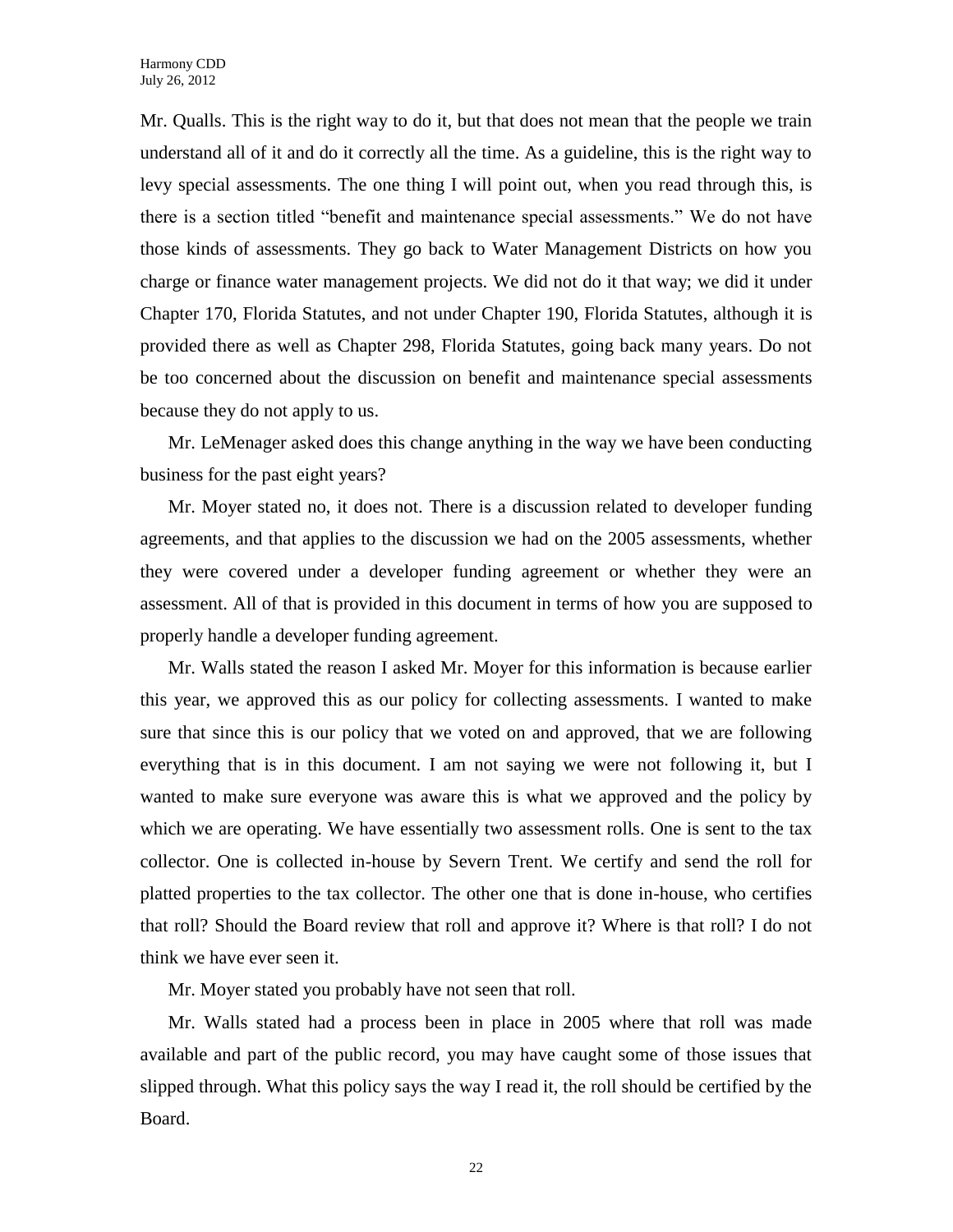Mr. Moyer stated that is correct.

Mr. Walls stated any delinquent or non-payments on that roll, once they become delinquent, are then reported to the Board. Then the Board gives authority to the manager and the attorney to take action to collect those delinquent payments. I want to be sure we are following that section, because it would have helped with the 2005 assessment issue. I know it was a long time ago and there were a different set of issues. But if we can do that going forward, we can prevent those types of issues later.

Mr. Moyer stated understood. When I bring the final budget to the public hearing in August, I will provide a roll for those lots, which will identify the lots and the debt service associated with those lots. We do monitor that on a monthly basis in the financials under the line item for special assessments, CDD collected. There is always something for this Board to track, even though it is not provided lot-by-lot.

Mr. Walls stated I know it will be a lot of tedious information to include parcel IDs and so forth, but the way I read this policy, the Board is supposed to review that roll and approve it.

Mr. Berube stated it allows more people to review it, in addition to staff.

Mr. Walls stated that is my interpretation of the policy. Perhaps the attorney has a different interpretation.

Mr. Qualls stated I agree. I noted a couple things in reviewing this policy. It is a process that the District Manager and the Board goes through. What you do on the roll that is certified to the tax collector, you should do for the District-collected roll. I think the most important reason you do that review is to have it on the record and you show that you have done that. It is a great suggestion, and I appreciate that someone reads through all these legal documents and ensures that they are implemented. I know the District Manager does a good job with that, as well.

#### **EIGHTH ORDER OF BUSINESS Staff Reports A. Attorney**

Mr. Qualls stated I want to comment on three agreements, two of which we have already discussed. The pond maintenance agreement is finalized and I have it ready for execution today. The biggest change is the quarterly treatments, which results in a savings. On the RFP for landscape maintenance services, there was no bid protest. In this economy, I think that signals how well the Board members did their job of evaluating the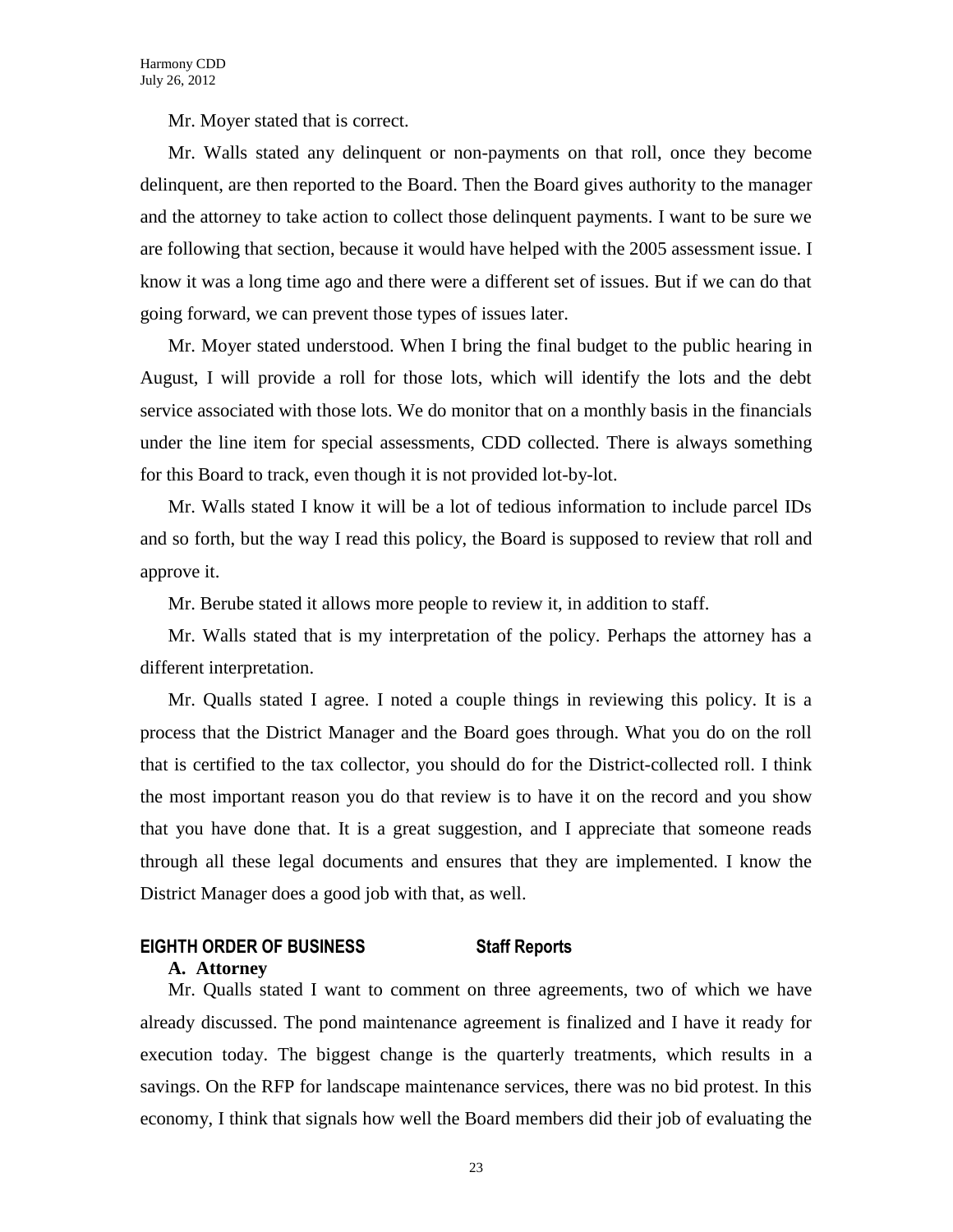proposals in a thorough, fair and logical manner. Kudos to all involved in the RFP in making it clear and for the review work the Board provided in directing the changes. In this environment, to survive a bid protest is a testament to a job well done. We had 14 days to negotiate the contract with Davey, and that has been done. They have been very easy to work with, so I do not anticipate any further issues with the contract. We just need to change the date and get it executed. The final agreement is the Lakeshore Park acquisition agreement, which I distributed to everyone. As we discussed last month and the Board approved, the developer will construct some boardwalks and docks and other improvements. The developer will construct that, making sure it is constructed using both the materials and the construction practices that the District would approve of, because when the Board acquires these facilities, the Board will maintain these facilities. As the Board discussed, we need to make sure they are constructed in a way that would meet the District's specifications. The acquisition agreement says that the developer will construct the improvements, and the District will acquire the improvements. For those improvements that are constructed on developer property, the District will maintain those upon receiving a perpetual easement that will allow the public to utilize those facilities. The District's single purpose is managing infrastructure, which includes acquiring infrastructure and includes acquiring parks and recreation facilities. This is squarely in line with what the District is designed to do. The agreement says that the developer will construct and build the facilities in a way that meets District specifications. Then the District will acquire those improvements and will do its job to maintain the infrastructure with the focused, pin-pointed management over the long term. The developer has been very easy to work with. They made a few minor changes to that draft, which all add more clarification to the agreement. My recommendation is to execute the finalized agreement.

Mr. Berube asked are you seeking approval from the Board on this agreement?

Mr. Qualls stated I think the Board already granted the approval in the motion that was approved last month. As you review this agreement and have any comments, let me know. I do not think we had a motion to expressly approve the acquisition agreement since the motion was to acquire those improvements once they have been constructed. I think a motion to approve this agreement would be in order and would provide clarity.

24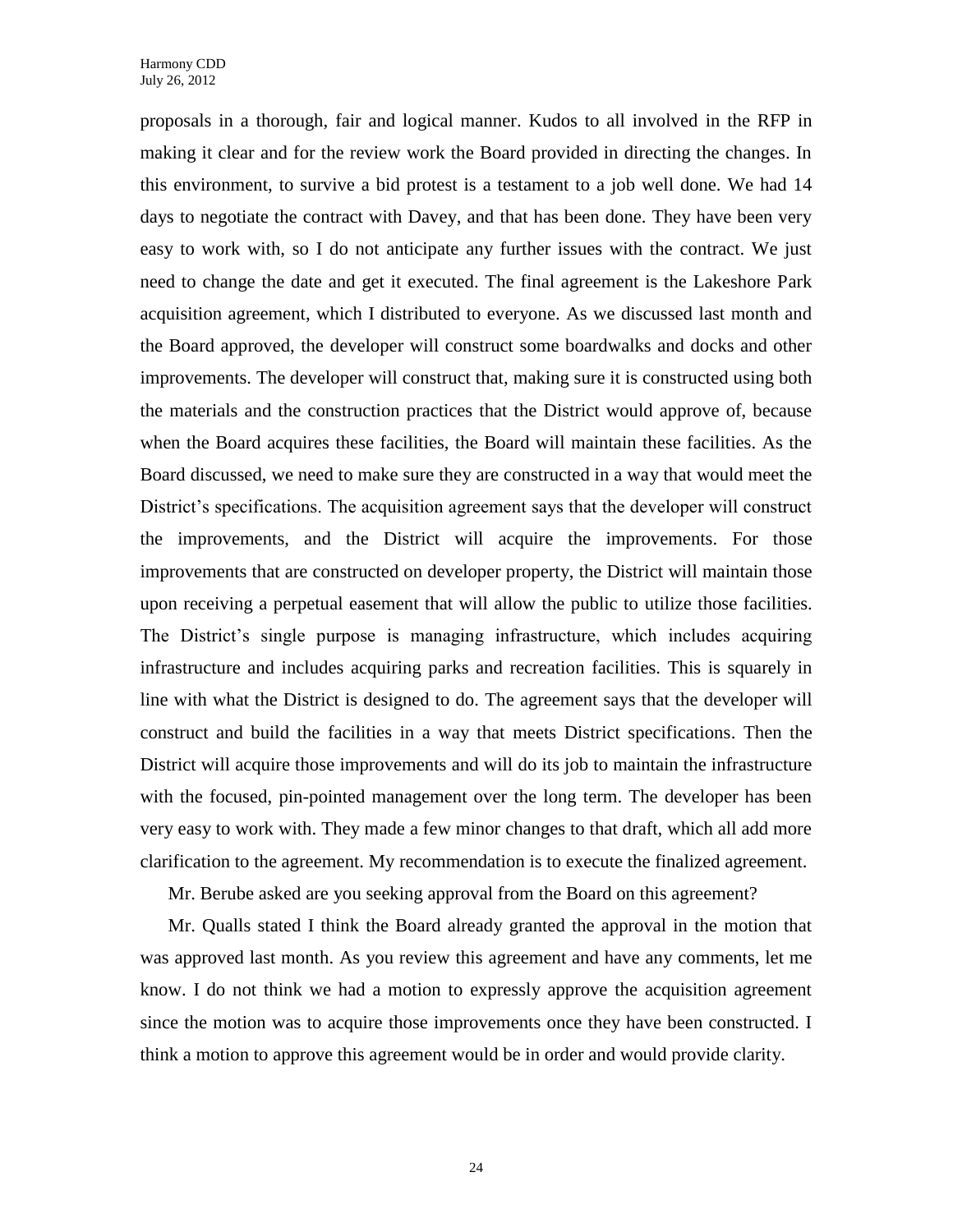On MOTION by Mr. LeMenager, seconded by Mr. Berube, with all in favor, unanimous approval was given to the Lakeshore Park acquisition agreement between the District and the Harmony Development Company, as presented, subject to final review by legal counsel, and to authorize its execution.

#### **B. Engineer**

There being nothing to report, the next order of business followed.

#### **NINTH ORDER OF BUSINESS Supervisor Requests**

Mr. Berube stated a couple years ago, we discontinued coffee and water at these meetings to save a little money. It has come to my attention that we have hot water available in both pool bathrooms, which means we are running water heaters to provide that hot water. I do not know if there is a law that requires us to have hot water, but from what I read on various websites, it costs between \$250 and \$400 annually to have a water heater, and we have two of them. I do not know if there is any benefit. if there is no benefit and no law, I am not saying we take them out, but we can simply turn off the circuit breaker and potentially save several hundred dollars a year.

Mr. Haskett stated we put them on a timer so they go off at night because the pool areas are closed.

Mr. LeMenager asked is this just for having hot water at the sink to wash your hands?

Mr. Berube stated yes.

Mr. Haskett stated I will check to see if that is a requirement of the health department because of the pools. If it is not, we can discuss it further.

Mr. Berube stated I agree about having the timer, but we are still going to spend some money. The point of shutting them off is to save some money. If there is no legal requirement, I do not see that there is a benefit. We have a bathroom at Lakeshore Park that does not have hot water available in it. I do not see any reason to have it at the pools, purely from the standpoint of saving money. I cannot figure out any benefit of having hot water. The water is usually warm during most of the year anyway. When it is cold in the winter, people are not using the pool.

Ms. Kassel asked are there showers in those bathrooms?

Mr. Berube stated no. They are just toilets and sinks. The only place it is available is the sink where people are washing their hands. It is just about the money. It is not cheap to run water heaters on standby.